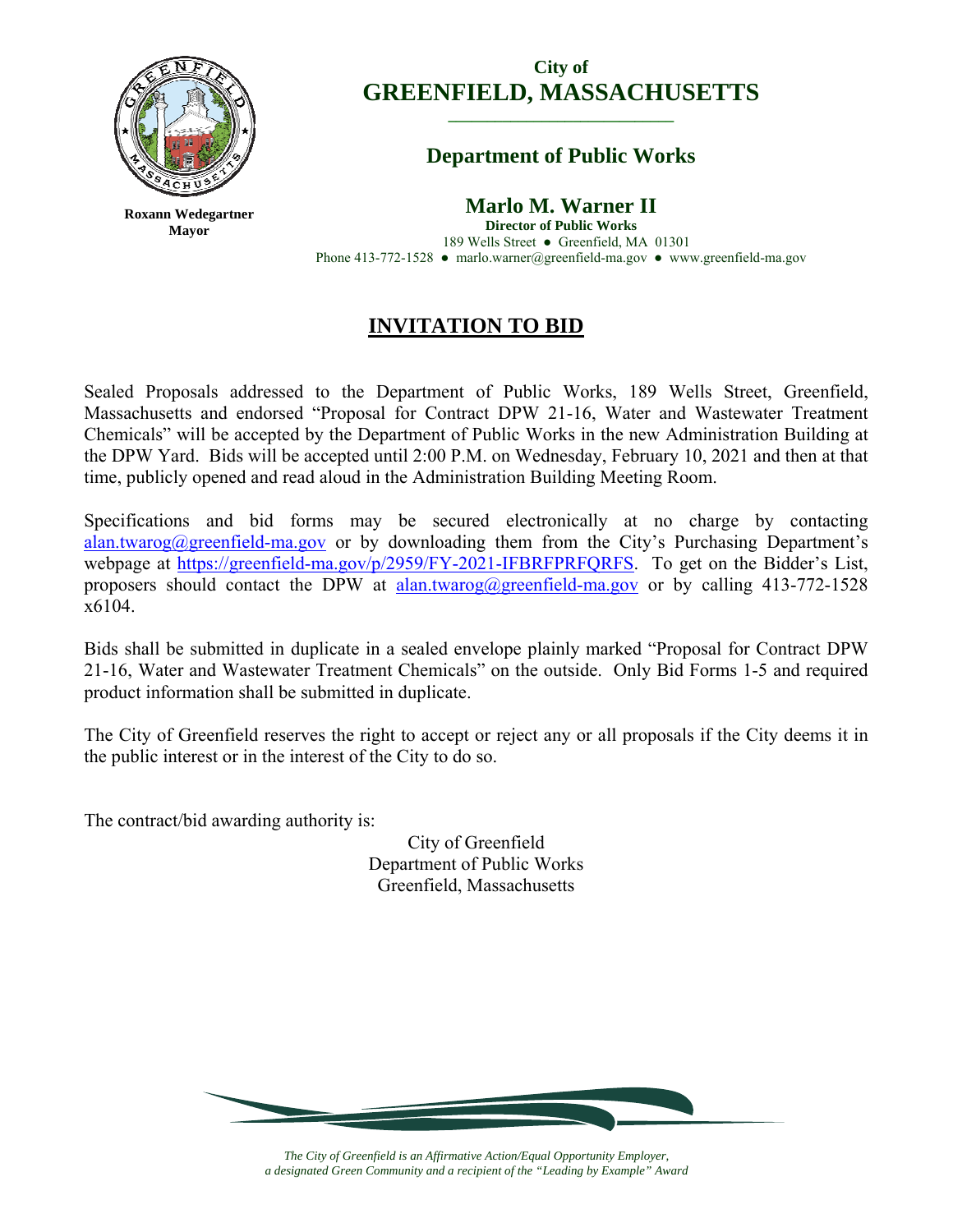# **Contents**

| Section A: Instructions to Bidders              | 3  |
|-------------------------------------------------|----|
| <b>Duration of Contract</b>                     | 7  |
| <b>Section B: Contract Clauses</b>              | 8  |
| Section C: Technical Specifications             |    |
| C.1 Sodium hypochlorite                         | 17 |
| C.2 Sodium bisulfite                            | 19 |
| C.3 Gaseous Chlorine                            | 20 |
| C.4 High Calcium Hydrated Lime                  | 21 |
| C.5 Zinc orthophosphate                         | 22 |
| Section D: Check list for Bidders               | 24 |
| Section E: Bid Form (Complete includes 5 pages) | 25 |
|                                                 |    |

<u>Page</u>

Attachments:

A: 2020 Bid Tab 30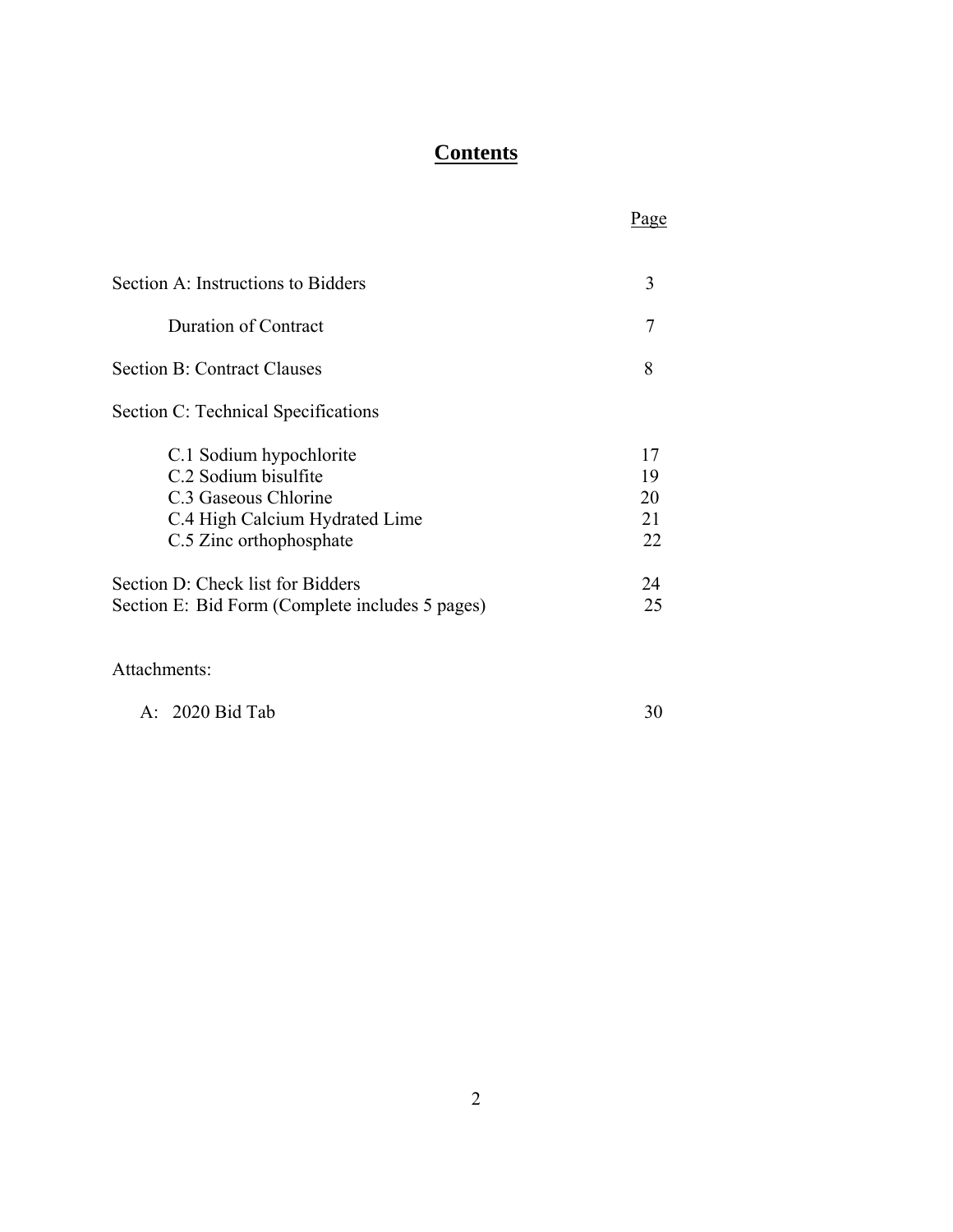## **SECTION A: INSTRUCTIONS TO BIDDERS**

## 1. General

Upon submitting a proposal, each bidder shall be assumed to have made a careful examination of conditions and specifications and to have fully informed themselves as to the special conditions, contract and other documents.

The City may reject any and/or all bids. Any bid may be withdrawn prior to the scheduled time for the opening of bids. Any bid received after the time specified in the Notice to Bidders will not be considered.

No bid shall be considered which is not based upon these specifications and other contract documents attached or made part thereto. Further, no bid will be considered which contains any letters or memorandum qualifying the same, or which is not properly executed. In case of discrepancy between the numerical number and written number, the written number will be controlling and will be considered to be the actual bid of the bidder.

## **No oral, telephone, fax, or electronic bids or modifications will be considered**.

The prices must be quoted in the units of measure **EXACTLY** as stated on the **OFFICIAL BID FORM** and shall be completed legibly in ink or typewritten. **The unit of measure SHALL NOT be changed by the bidder.**

The Bid Prices shall include **all** delivery costs, overhead and profit incurred by the vendor in supplying the product. No fuel surcharges or surcharges of any kind to unit prices will be allowed during the contract period.

Purchases made by the City of Greenfield are exempt from payment of Federal Excise Taxes, Federal Transportation Tax and Commonwealth of Massachusetts Sales Tax, and any such taxes must be excluded from the prices set forth on the Bid Form. Tax exemption certificates will be furnished by the City upon execution of its respective contract with the successful bidder.

A bidder may elect to submit prices for any single product or group of products specified on the OFFICIAL BID FORM found at the end of this document. A bidder need not offer prices for all items requested by the City. Items not being offered for purchase from the Bidder may be indicated by "no bid" in the unit price column of the OFFICIAL BID FORM. Blanks as appearing for any item in the Unit Bid Price column shall be interpreted as a "no bid" response from any bidder

All bid prices shall be of the proper unit quantity and measurement (i.e., \$ per lb., \$ per gallon, \$ per dry ton, etc.). **All bid prices less than \$1.00 shall be submitted valued to 4 (four) places to the right of the decimal in U.S. Currency.** All chemical must meet latest AWWA  $\&$  NSF 60 standards of latest edition.

## 2. Submission of Proposals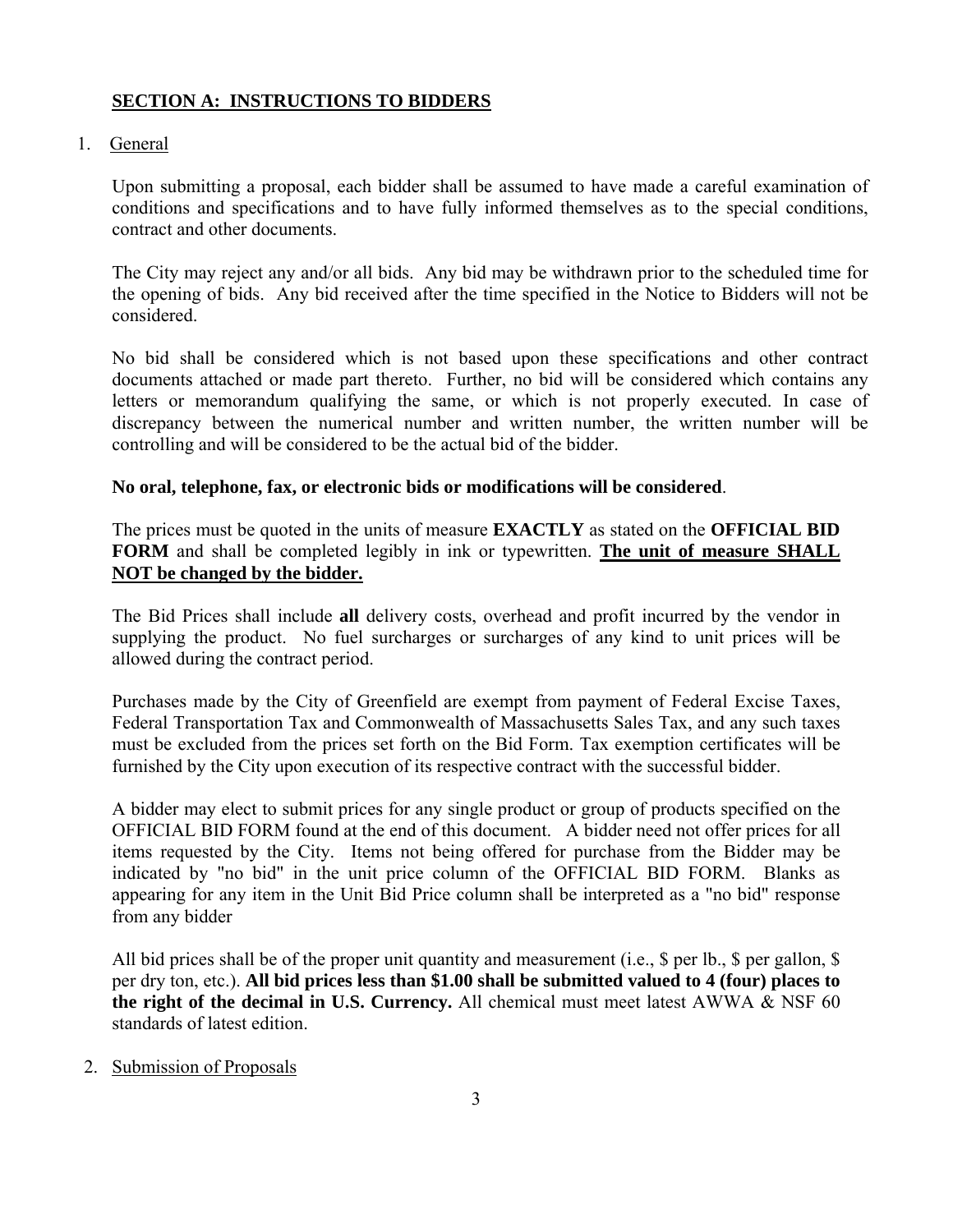**ALL PROSPECTIVE BIDDERS SHALL SUBMIT SEALED PROPOSALS IN DUPLICATE ON THE OFFICIAL BID FORMS ONLY.** Only Bid Forms 1-5 and required product information shall be submitted in duplicate. The sealed envelope submitted by the prospective bidder shall be plainly marked "Proposal for Contract DPW 21-16, Water and Wastewater Treatment Chemicals".

Where proposals are sent by mail to the City, the bidders shall be responsible for their delivery to the City before the advertised date and hour for the opening of bids. If the mail is delayed beyond the date and hour set for the bid opening, proposals thus delayed will not be considered.

#### 3. Receipt and Opening of Bids

Bids will be received and opened by the Dept. of Public Works Water Facilities Supt. or by his/her authorized representative provided nevertheless in the sole discretion of the awarding authority that the opening of bids may be delayed when due to conditions beyond the control of the awarding authority. The awarding authority shall notify all bidders of such delay and the time and place of the opening of the bids.

4. Signatures

Bids shall be signed with the full name of the bidder or an authorized agent of the bidder (if the bidder is a corporation, the bid shall be signed by a properly authorized officer of the corporation. The Clerk of the Corporation shall attest to the authority of the signature).

The bid shall indicate whether the bidder is an individual, a partnership or a corporation. In case of a partnership, the full name of each individual partner shall be given. In case of a corporation, the corporation name with the name of the State under which it is incorporated, and the names of its officers shall be given.

## 5. Acceptance of Bid and Its Effect

- 5.1 Within seven (7) working days after the opening of the bids, the City will act upon them. The acceptance of a bid will be given to the successful bidder by notice in writing signed by a duly authorized representative of the City. The acceptance of a bid shall bind the successful bidder to execute the Contract and to be responsible for liquidated damages as herein before provided. The rights and obligations provided for in the Contract shall become effective and binding upon the parties only with its formal execution of agreement of contract. The acceptance of a bid, as provided herein, shall constitute the award of the Contract.
- 5.2 In the event of **Tie Bids**, the representatives of the vendors submitting the tie bids shall be notified of the tie and invited to attend a tie breaker session prior to acceptance of the bids. If a vendor can not have a representative present, a representative will be selected from those present to draw for that vendor. The representative for each vendor shall have the opportunity to draw straws for the privilege of being awarded the contract to supply that chemical for the term of this Contract. The vendor represented by the Long Straw drawn shall be considered the accepted bidder.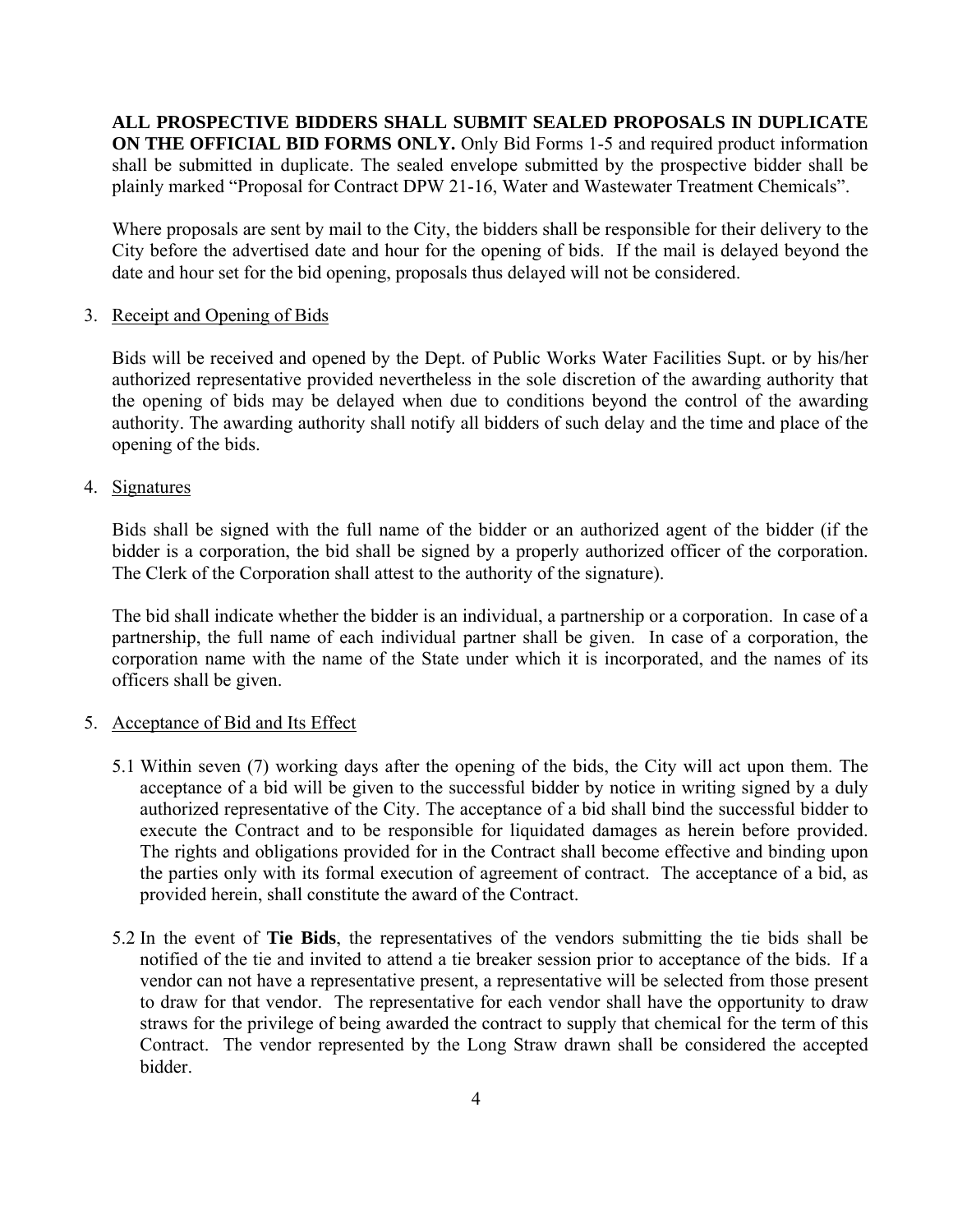#### 6. Competency of Bidder

No proposal will be accepted from or contract awarded to any person, firm or corporation that is in arrears or is in default to the City upon any debt or contract, or that is a defaulter, as surety or otherwise, upon any obligation to said City, or had failed to perform faithfully any previous contract with the City of Greenfield.

#### 7. Obligation of Bidders

At the time of the opening of the bids, each bidder will be presumed to have read and to be thoroughly familiar with the specifications and all contract documents. The failure or omission of any bidder to receive or examine any form, instrument or document shall in no way relieve any bidder from any obligation in respect to his proposal.

#### 8. Time for Executing the Contract

The bidder whose bid shall be accepted will be required to execute a contract with the City. Failure or neglect to execute a contract within the said period of fifteen (15) days shall constitute a breach of the agreement affected by the acceptance of the bid. The City shall then go to the next lowest bidder to execute a contract.

#### 9. Time of Payment

The City shall make payment within thirty (30) days after delivery of any purchase made under the terms of this Contract, acceptance, and proper invoice of same is submitted and approved by the proper authority in each community.

#### 10. Questions/Interpretation of Contract Documents

All questions relative this invitation to bid and the specifications shall be directed to: Mark Holley, Water Facilities Supt. Department of Public Works

 384 Deerfield Street Greenfield, MA 01301

If any person contemplating submitting a proposal is in doubt as to the true meaning of any part of the specifications, he may submit to the Water Facilities Supt. a written request for an interpretation thereof. To receive consideration, such questions shall be submitted in writing at least five working days prior to the date of receipt of proposals. The person submitting the request will be responsible for its prompt delivery. Any interpretation of the proposed documents will be made only by an addendum duly issued. A copy of such addendum will be mailed or delivered to each person receiving a set of such contract documents and to such other prospective bidder to receive a written interpretation prior to the time of the opening of bids will not be grounds for withdrawal of proposal. If, after award of contract, questions arise concerning interpretation of contract documents, it is understood that the decision of the Water Facilities Supt. will be final and binding.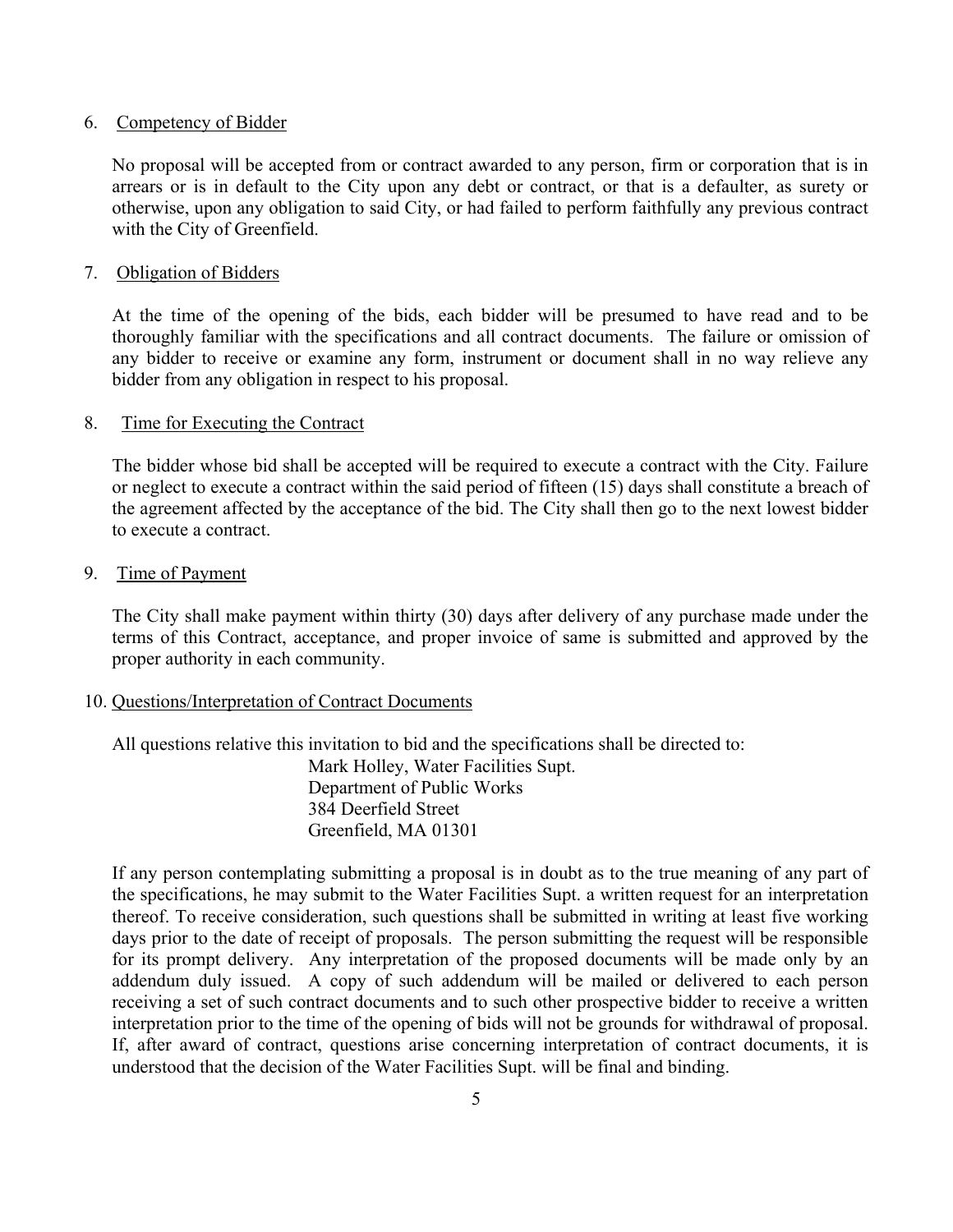#### 11. Catalogs

Each bidder shall submit in duplicate where necessary catalogs, descriptive literature, and detailed drawings, fully detailing features, designs, construction, appointments, finishes, and the like not covered in the specifications necessary to fully describe the materials or work he/she proposes to furnish. Material Safety Data Sheets (MSDS) for each chemical shall accompany the bid form and the very delivery of each chemical.

#### 12. Non-Discrimination

The Contractor, in performing under this Contract, shall not discriminate against any worker, employee, or applicant for employment because of race, creed, color, sex or national origin. The Contractor further agrees that each subcontract made under this Contract will contain a similar provision with respect to nondiscrimination.

#### 13. Patents

It is agreed that the Contractor shall indemnify, save and keep, jointly and severally or jointly or severally, the City harmless against all liabilities, judgments, loss, costs, damages, and expenses which may in any wise come against the City or its licensees, permittees, and assignees, respectively, by reason of the use or of any claim of the use of any patented material, design, machinery, device, equipment or process furnished by the Contractor and accepted by the City.

#### 14. Inspection and Responsibility

The City shall have a right to inspect, by its authorized representatives, any material as herein specified. The City does not assume any responsibility for the availability of any controlled materials or other materials and equipment required under this contract.

#### 15. Rejection of Material or Services

Equipment, supplies or services that may fail to comply with the specifications herein as regards design, material or workmanship or composition are subject to rejection and may, at the option of the City, be rejected.

## **ALL CHEMICALS USED FOR THE TREATMENT OF POTABLE WATER PROVIDED THROUGH THIS BID AND CONTRACT SHALL COMPLY WITH THE LATEST REVISIONS OF THE AMERICAN WATER WORKS ASSOCIATION SPECIFICATIONS.**

Certain items listed herein are to be used in the treatment of **potable water** and shall contain **no soluble materials or organic substances in quantities capable of producing deleterious or injurious effect upon the health of those consuming the water which has been properly treated with these chemicals.**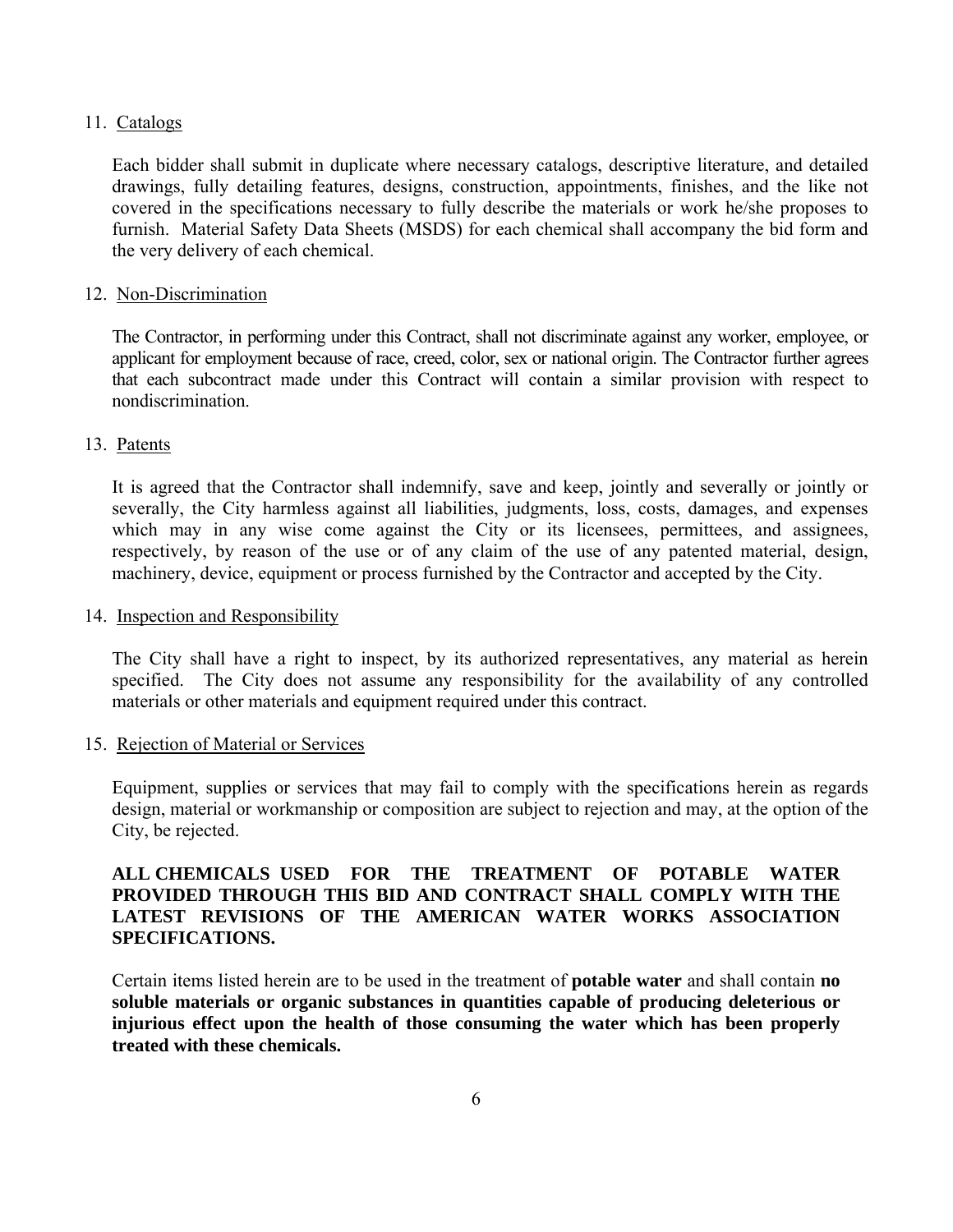Any vendor who has a quality control problem with a product awarded under this Bid shall promptly notify the City of the product in question of the problem in sufficient detail for proper action.

**Product Warranty**: Any product supplied which is found to have a quality control problem, shall be warranted by the supplier and/or manufacturer for the damages or other problems resulting from use of the product. If in the opinion of the City, items delivered are found to be imperfect or of a grade inferior to that set fourth in the specification or are found to be deficient against any other standard set forth in the contract, they will be rejected and must be replaced without expense to the City. Final decision concerning the quality of items as delivered is to rest with the City.

## 16. Replacement

Materials or components that have been rejected by the City, in accordance with the terms of this Contract, shall be replaced by the Contractor at no cost to the City.

#### 17. Removal

Any material or components rejected shall be removed within a reasonable time from the premises of the utility at the entire expense of the Contractor, after written notice has been mailed by the City to the Contractor that such materials or components have been rejected.

#### 18. Subletting of Contract

No contract shall be assigned or any part of the same subcontracted without the written consent of the City; and in no case shall such consent relieve the Contractor from his obligations, or change the terms of the Contract.

#### 19. Duration of Contract

The contract term shall be from July 1, 2021 through June 30, 2022. Prices shall be held firm for such period, including the time beforehand that bids are being considered for award and through contract execution.

#### 20. Verification of Weight

The quantity of material delivered by truck shall be ascertained from a certified weight ticket.

#### 21. Demurrage

The City will be responsible for demurrage charges only when such charges accrue because of the City's negligence in unloading the material.

#### 22. Deliveries

The specific delivery points for each chemical are listed elsewhere in these bid documents.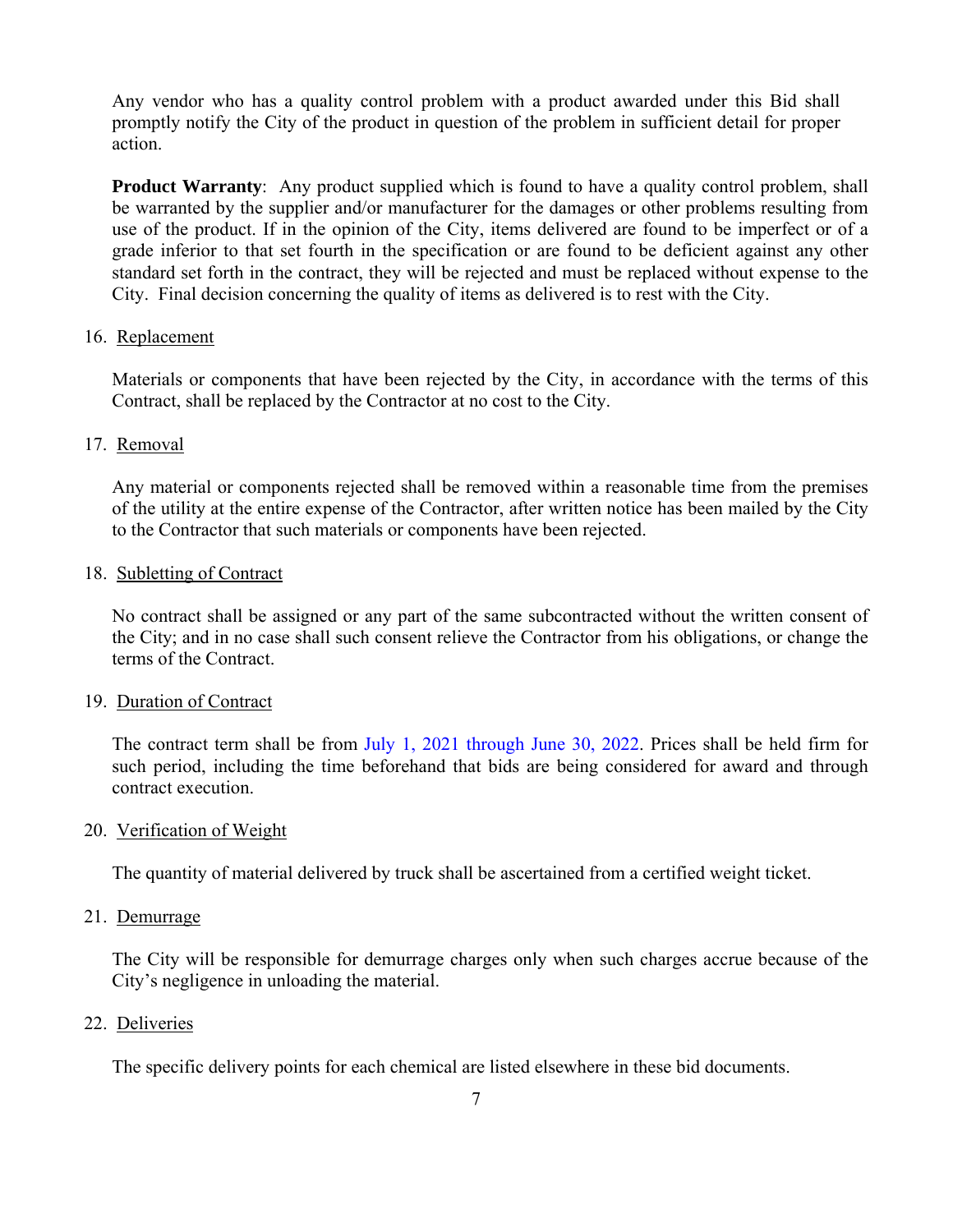Other than on gaseous chlorine cylinders, deposit on containers, pallets or any other shipping media will not be paid, but the City will be liable for any loss or damage while said media are at the final delivery location under the City's care and control. The City will not be responsible for damage which occurs during shipment to and from the delivery location.

The City agrees to the minimum delivery quantity of product set forth in the "Usage" section of the technical specifications for each product list attached.

Incorrect orders shall be returned to the Contractor at its sole expense.

Contractors shall be required to comply with AWWA B302 and Chlorine Institute pamphlet #17, which specifically recommends valves be replaced with new or reconditioned valves, prior to each filling.

#### 23. Trade Names

In cases where an item is identified by a manufacturer's name, trade name, or catalog number or reference, it is understood that the bidder proposes to furnish the item as identified and does not propose to furnish an "equal" unless the proposed "equal" is definitely indicated therein by the bidder.

The reference to the above catalog is intended to be descriptive but not restrictive and only to indicate to the prospective bidder articles that will be satisfactory. Bids on other makes and catalogs will be considered, provided each bidder clearly states on the face of his/her proposal exactly what he/she proposes to furnish, or forwards with his/her bid a cut or illustration, or other descriptive matter which will clearly indicate the character of the article covered by his/her bid.

The City hereby reserves the right to approve as an equal, or to reject as not being an equal, any article the bidder proposes to furnish having major or minor variations from specification requirements but complying substantially therewith.

## 24. Permits

The Contractor shall take out all permits and licenses necessary to carry out the work described in this Contract. The Contractor will assume the cost of the permit.

## 25. Firm Price

Only firm price bids will be accepted.

## **SECTION B: CONTRACT CLAUSES**

## **1. DEFINITIONS:**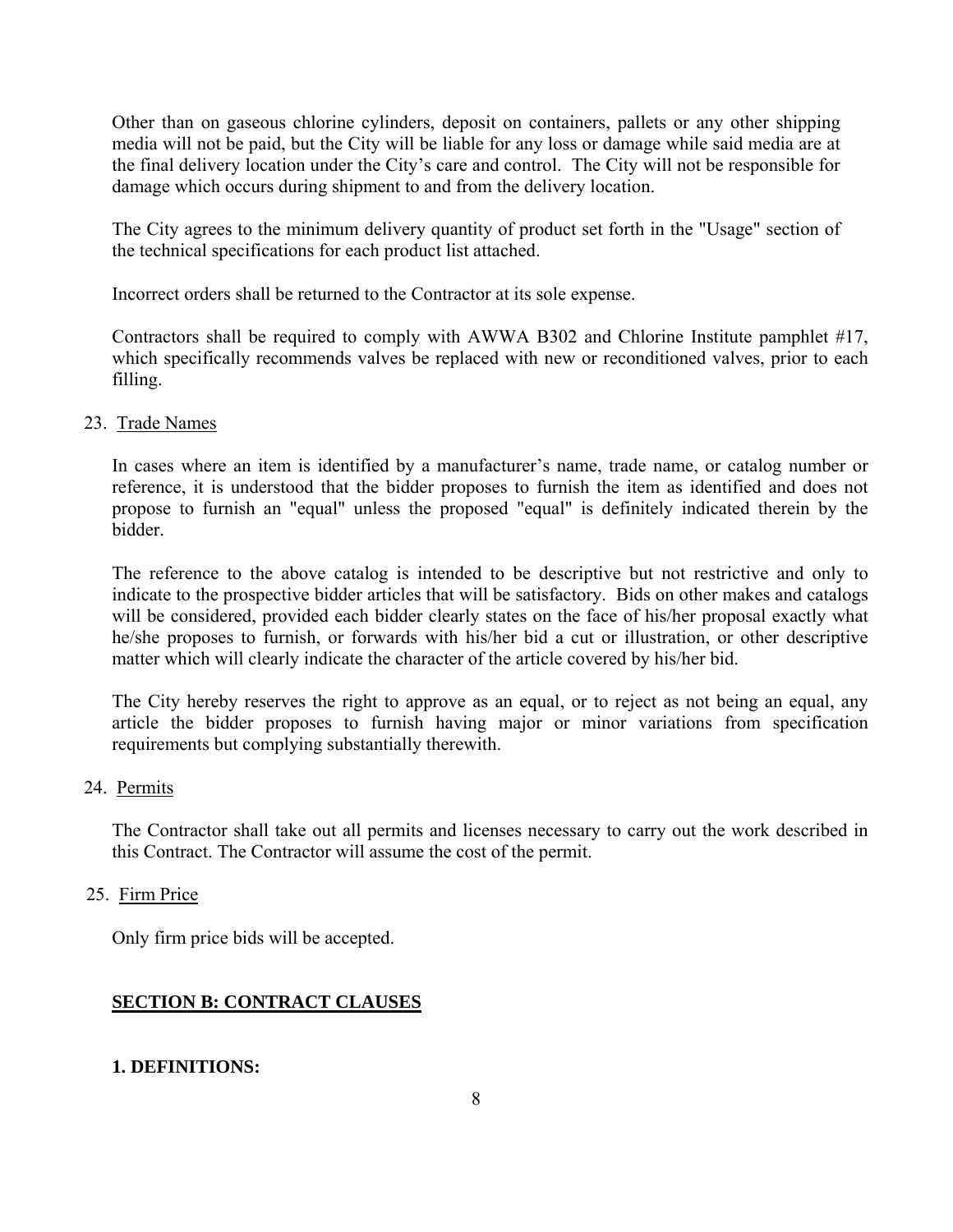- 1.1 Acceptance: All contracts require proper acceptance of the described goods by the City. Proper acceptance shall be understood to include inspection and acceptance of goods by the City to insure that the services are complete and are as specified in the Contract.
- 1.2 Contract Documents: All documents relative to the Contract including instructions to Bidders, Proposal Form, Contract Clauses, General Specifications, Other Specifications included in all Addenda issued during the bidding period. The Contract Documents are complementary, and what is called for by any one shall be as binding as if called for by all. The intention of documents is to include all labor and materials, equipment and transportation necessary for the proper performance of the Contract.
- 1.3 The Contractor: The "other party'' to any contract with the City. This term shall (as the sense and particular contract so require) include Vendor, Contractor, Supplier, or other label used to identify the other party in the particular contract. Use of the term "contractor" shall be understood to refer to any other such label used.
- 1.4 Date of Substantial Performance: The date when the work is sufficiently complete and all goods are delivered in accordance with contract documents, as modified by Amendments and Change Orders.
- 1.5 Owner: The City of Greenfield, acting by and through its Mayor, responsible for the administration of the Contract.
- 1.6 Subcontractor: Those having a direct contract with the Contractor.
- 1.7 Goods: Goods, Supplies or Materials as described in the Contract. All terms used have the meaning set forth in MGL C30B as amended from time to time. This Contract for purchase includes all delivery, installation or setup requirements at no additional cost as set forth herein. All goods shall be delivered within five (5) business days from date of order. All goods shall be delivered F.O.B. destination to the City location.

## **2. SUBJECT TO APPROPRIATION:**

Notwithstanding anything in the contract documents to the contrary, any and all payments, which the City is required to make under this Contract, shall be subject to annual appropriation or other availability of funds as certified by the City Accountant.

## **3. PAYMENTS:**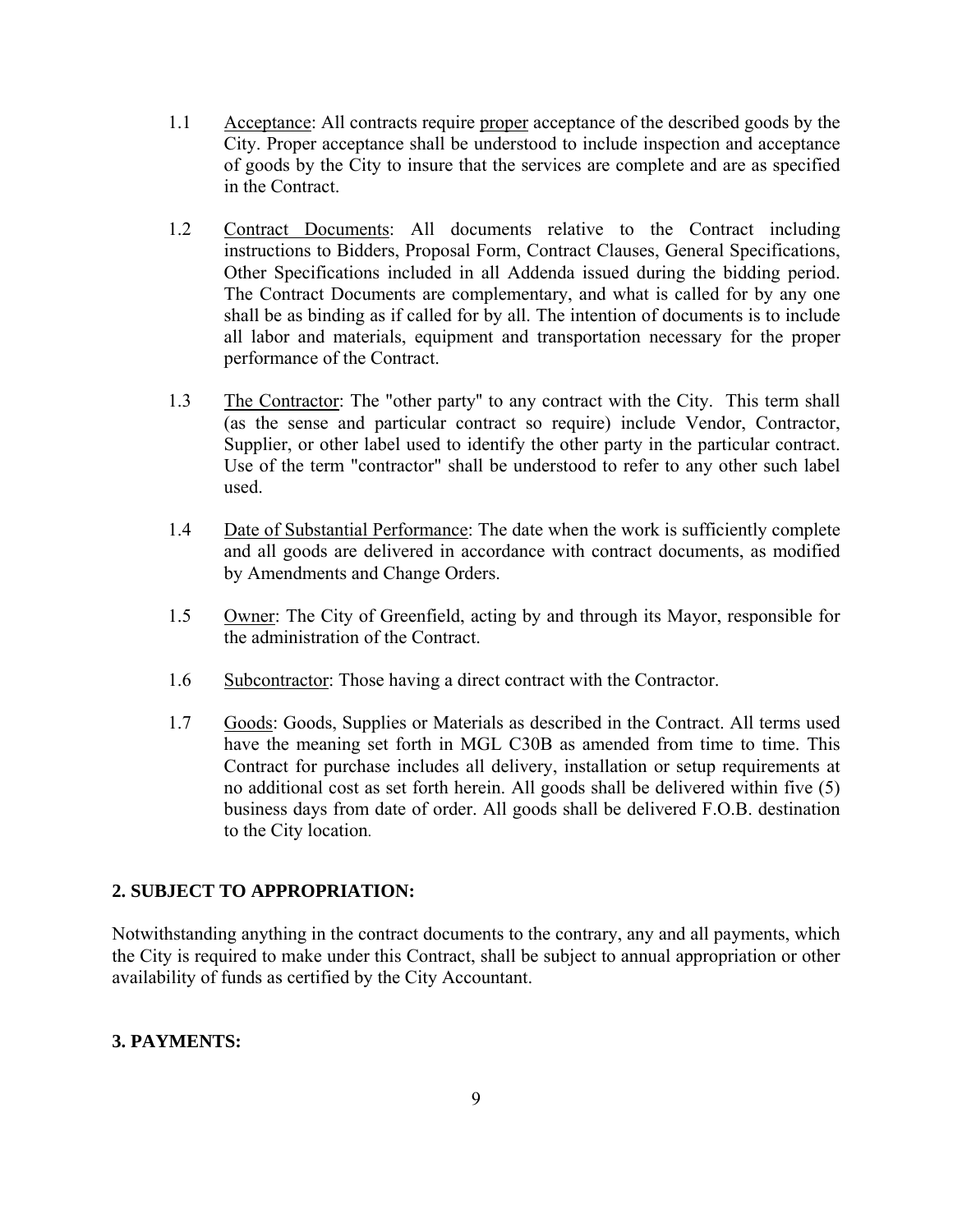The Contractor shall submit proper invoices for the services rendered and accepted by the City. All other deliveries of goods shall be billed for upon inspection and acceptance of the items by the City. An original invoice and one copy shall be completed and submitted.

Submit invoices to: City of Greenfield Department of Public Works 384 Deerfield Street Greenfield, MA 01301

The invoice shall contain the following information:

- 1. Date of delivery
- 2. Item description
- 3. Unit and total price in US dollars
- 4. Payment terms to include any prompt payment discount offered.

## **4. PERMITS AND APPROVALS:**

It is the Contractor's responsibility to secure, obtain and pay for any Permits, Licenses, Approvals and all other legal or administrative prerequisites to its performance of the Contract.

## **5. THE CONTRACTOR'S BREACH AND THE CITY'S REMEDIES:**

- 5.1 Failure of the Contractor to comply with any of the terms or conditions of this Contract shall be deemed a material breach of this Contract, and the City shall have all the rights and remedies provided in the contract documents, the right to cancel, terminate, cure or cover the breach and/or suspend the Contract in whole or in part, the right to maintain any and all actions at law or in equity or other proceedings with respect to a breach of the Contract including damages and specific performance, and the right to select one or more of the remedies available to it.
- 5.2 Attorney Fees: In the event that any dispute arises concerning this Contract or in the event of any claim, suit, action, proceeding, either judicial or administrative in nature, as a result of the default, delay, breach, wrongdoing, action or inaction of the Contractor, then the Contractor shall be liable for, and shall pay for, all reasonable costs, fees and expenses of the City including expenses and fees for hiring experts and for attorney's fees at the rate of \$250.00 per hour. The obligations created herein arise regardless of whether an administrative proceeding, arbitration or litigation is commenced and shall include consultation, advice or counsel sought from any attorney or expert in connection with any such default, delay, breach, wrongdoing, action or inaction of the Contractor.

#### **6. TERMINATION:**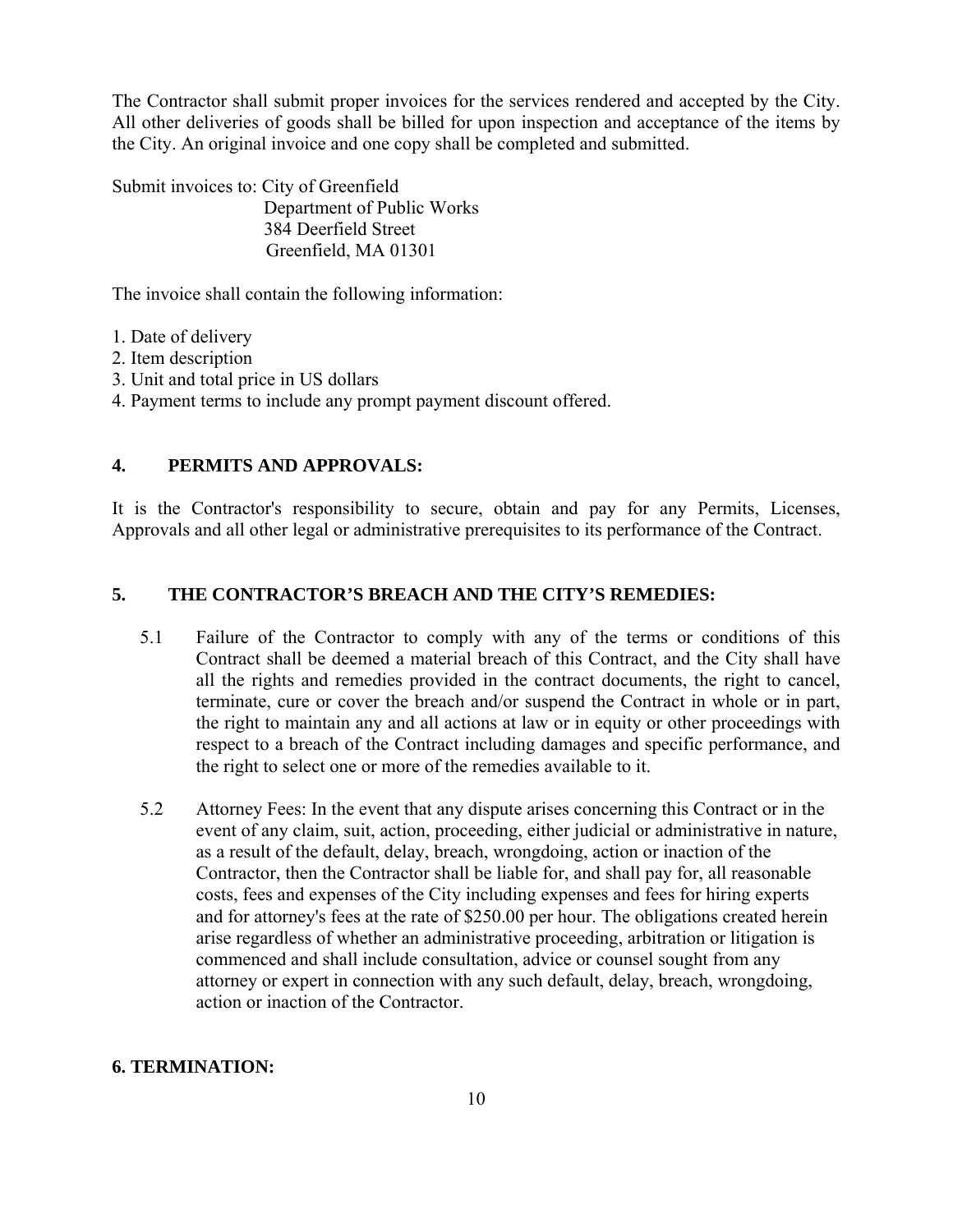- 6.1 Termination for Default: The following shall constitute default or material breach of this Contract by the Contractor entitling the City to the remedies described in paragraph 6:
	- a. any material misrepresentation made by the Contractor;
	- b. any failure by the Contractor to perform any of its obligation under the Contract including but not limited to (i) failure to commence performance at the time specified or if not specified, in a reasonable time, (ii) failure to complete the Contract on time, (iii) failure to deliver the goods in a manner to the reasonable satisfaction of the City, (iv) failure to re-perform, cure or correct delivery of goods which were rejected by the City, (v) discontinuance of services, or (vi) violation of any provision of this Contract and in strict conformity with the specifications.

Additionally, the City may terminate this Contract if the Contractor:

- a. is bankrupt or insolvent;
- b. makes a general assignment for the benefit of his creditors;
- c. is appointed a trustee or receiver for himself or any of his property;
- d. files a petition to take advantage of any debtor's act, or to reorganize under bankruptcy or other applicable laws;
- e. disregards direction by the City designated representative.
- 6.2 Termination for Convenience:

The City may terminate this Contract in whole or in part when and if the DPW Director determines that such termination would be in the best interest of the City. The DPW Director determination shall be by written modification delivered to the Contractor. The City will reimburse the Contractor for goods supplies in accordance with the Contract and accepted by the City before such termination. Anticipatory profits for the portion of the Contract canceled will not be paid to the **Contractor** 

## **7. STATUTORY COMPLIANCE:**

7.1 This Contract will be construed and governed by the provisions of applicable federal, state and local laws and regulations; and whenever any provision of the Contract or contract documents shall conflict with any provision or requirement of federal, state or local law or regulation, then the provisions of law and regulation shall control. Where applicable to the Contract, the provisions of General Laws are incorporated by reference into this Contract, including but not limited to the following: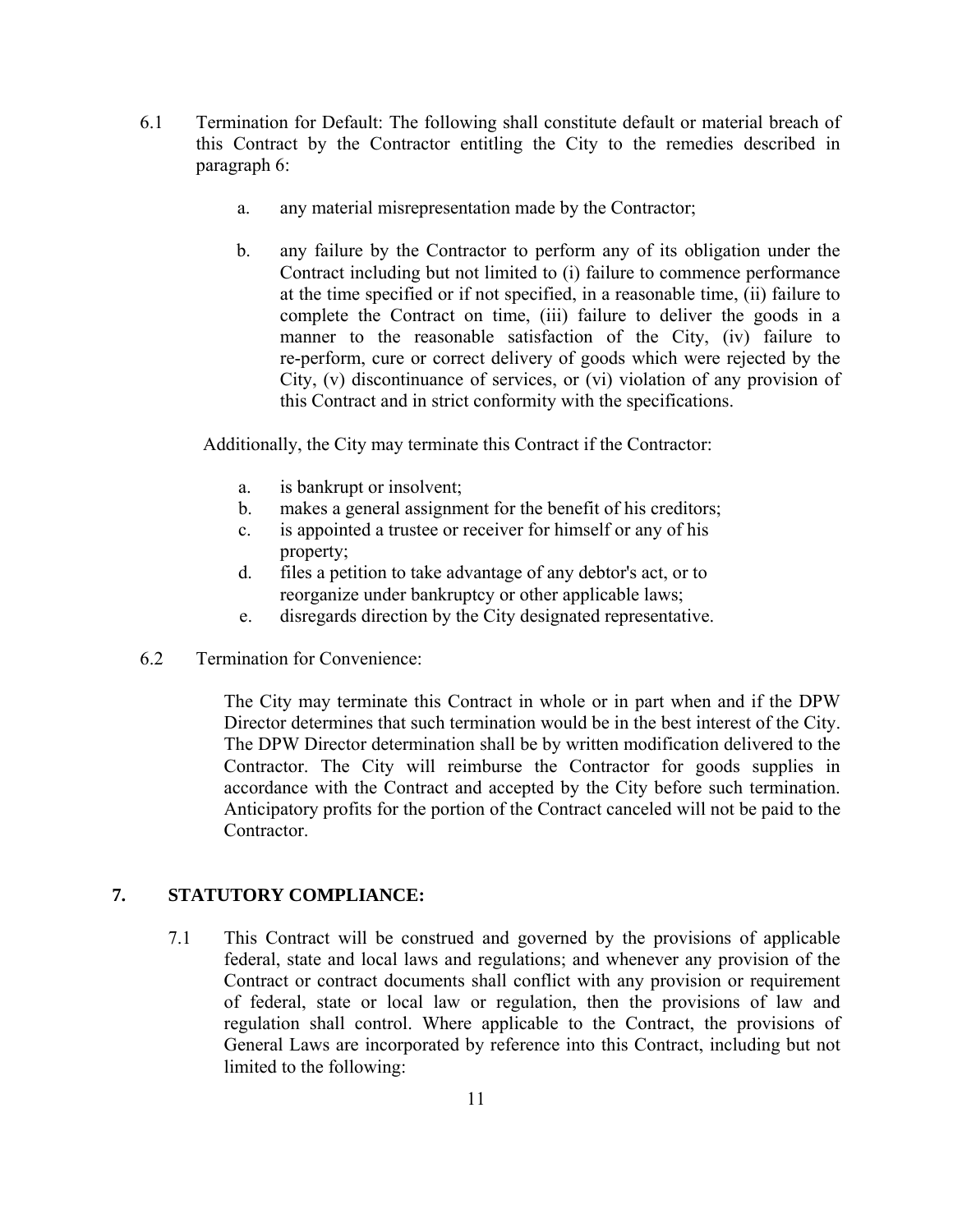General Laws Chapter 30B - Procurement of Goods and Services

- 7.2 Whenever applicable law mandates the inclusion of any term and provision into a municipal contract, this Section shall be understood to import such term or provision into this Contract. To whatever extent any provision of this Contract shall be inconsistent with any law or regulation limiting the power or liability of cities and towns, such law or regulation shall control.
- 7.3 The Contractor shall give all notices and comply with all laws and regulations bearing on the performance of the Contract. If the Contractor performs the Contract in violation of any applicable law or regulation, the Contractor shall bear all costs, damages and expenses arising therefrom.
- 7.4 The Contractor shall keep itself fully informed of all existing and future state and federal laws and municipal by-laws and regulations and of all orders and decrees of any bodies or tribunals having jurisdiction in any manner affecting those engaged or employed in the work, of the materials used in the work, or in any way affecting the conduct of the work. If any discrepancy or inconsistency is discovered in the specifications or contract for this work in violation of any such law, by-law, regulations, order or decree, the Contractor shall forthwith report the same in writing to the City. It shall, at all times, itself observe and comply with and shall cause all its agents, employees and subcontractors to observe and comply with all such existing and future laws, by-laws, regulations, orders and decrees; and shall protect and indemnify the City, and its duly appointed agents against any claim or liability arising from or based on any violation whether by him/her or its agents, employees or subcontractors or any such law, by-law, regulation or decree.

## **8. CONFLICT OF INTEREST:**

Both the City and the Contractor acknowledge the applicability of the State Conflict of Interest Law (General Laws Chapter 268A) to the relationships established by this Contract. This Contract expressly prohibits any activity, which shall constitute a violation of that law. The Contractor shall be deemed to have investigated its applicability to the performance of this Contract; and by executing the contract documents the Contractor certifies to the City that neither it nor its agents, employees, or subcontractors are thereby in violation of General Laws Chapter 268A.

## **9. CERTIFICATION OF TAX COMPLIANCE:**

This Contract must include a certification of tax compliance by the Contractor, as required by General Laws Chapter 62C, Sec. 49A, (Requirement of Tax compliance by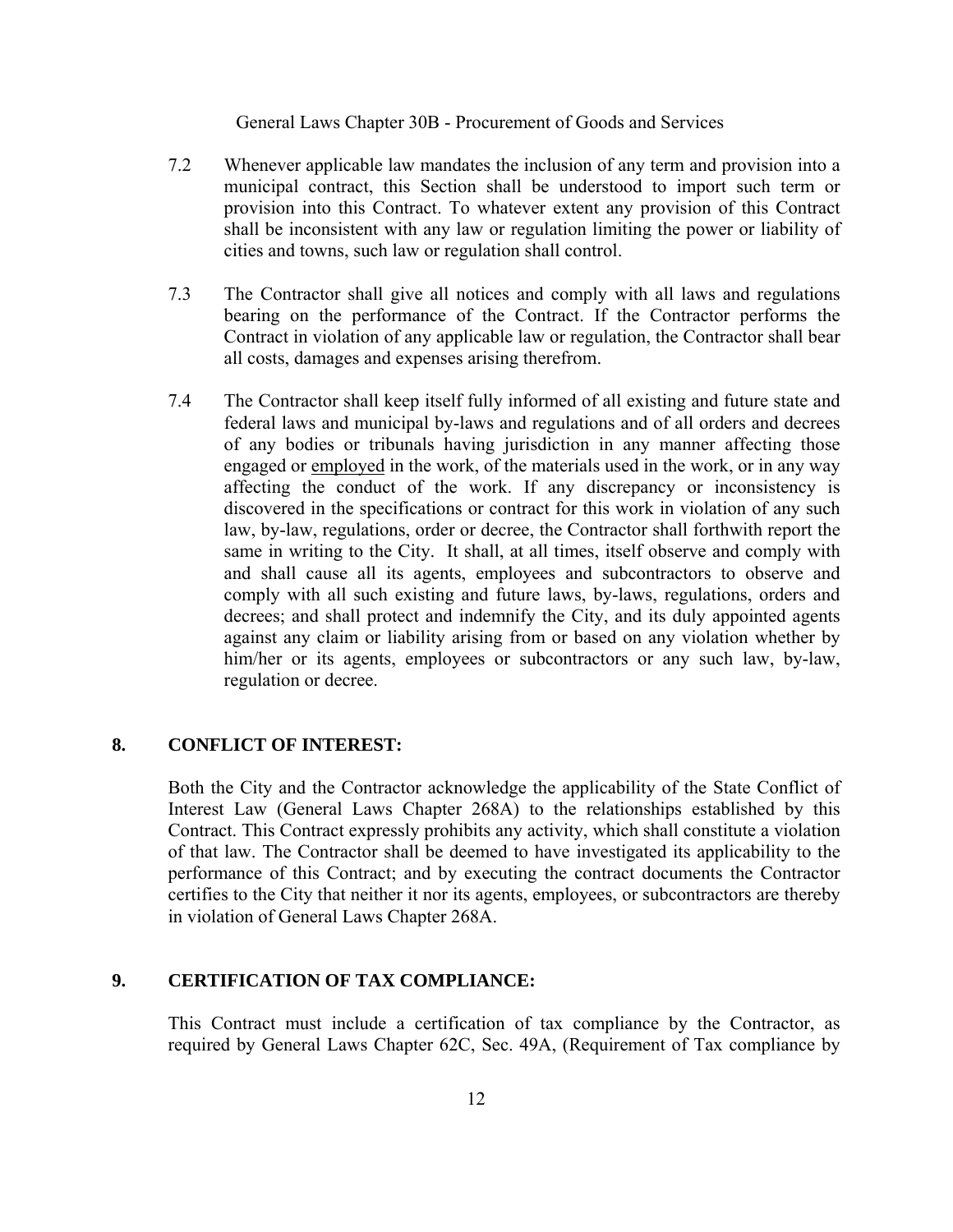All Contractors Providing Goods, Services, or Real Estate Space to the Commonwealth or Subdivision).

#### **10. DISCRIMINATION:**

The Contractor will carry out the obligations of this Contract in full compliance with all of the requirements imposed by Federal Law and any statutes, executive orders, rules, regulations and requirements of the Commonwealth of Massachusetts as they may from time to time be amended.

#### **11. ASSIGNMENT:**

Assignment of this contract is prohibited, unless assignment is provided for expressly in the contract documents.

## **12. CORPORATE CONTRACTOR:**

If the Contractor is a corporation, it shall endorse upon this contract (or attach hereto) its Clerk's Certificate of Corporate Vote certifying the corporate authority of the party signing this contract for the corporation. Such certificate shall be accompanied by a letter or other instrument stating that such authority continues in full force and effect as of the date the Contract is executed by the Contractor. This Contract shall not be enforceable against the Community/Utility unless and until the Contractor complies with this section.

The Contractor (and Subcontractors as defined in Paragraph 1-C of the General Conditions), if a foreign corporation shall comply with the provisions of the General Laws, Ch. 181, Sections  $3 \& 5$ , and any Acts and Amendments therefore, and in addition thereto, relating to the appointment of the Commissioner of Corporations as its attorney, shall file with the Commissioner of Corporations a Power of Attorney and duly authenticated copies of its Charter or Certificate of Incorporation; and said Contractor shall comply with all the laws of the Commonwealth.

## **13. LIABILITY OF PUBLIC OFFICIALS:**

To the full extent permitted by law, no official, employee, agent or representative of the City shall be individually or personally liable on any obligation of the City under this Contract.

#### **14. NOTICE TO THE CONTRACTOR AND THE CITY:**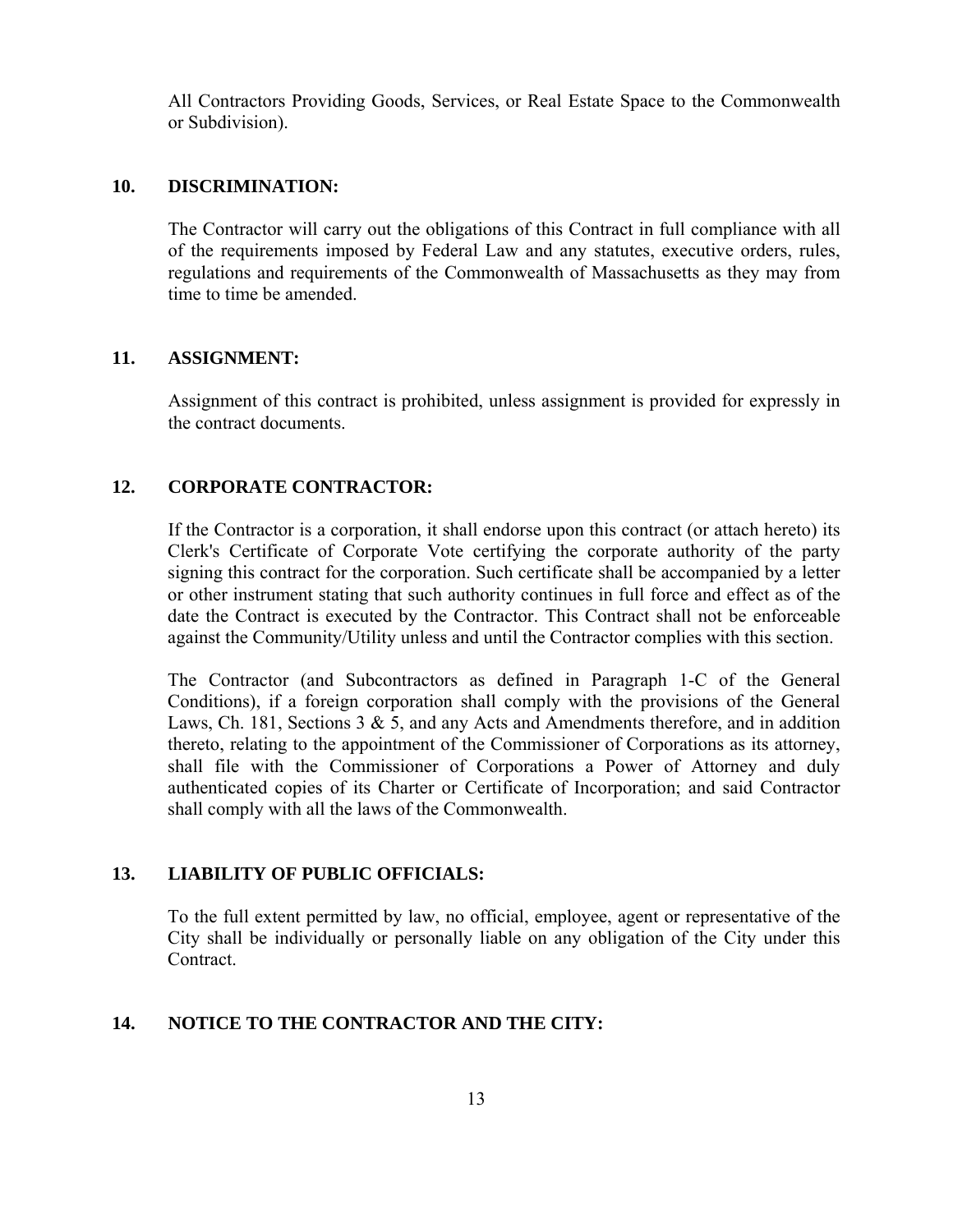Any notice permitted or required under the provisions of this Contract to be given or served by either of the parties hereto upon the other party hereto shall be in writing and signed in the name or on the behalf of the party giving or serving the same. Notice shall be deemed to have been received at the time of actual service or three (3) business days after the date of a certified or registered mailing properly addressed. Notice to the Contractor shall be deemed sufficient only if sent to the address set forth in the Contract. Notice to the City shall be deemed sufficient only if sent to the City of Greenfield, Dept. of Public Works, 189 Wells Street, Greenfield, MA 01301.

#### **15. BINDING ON SUCCESSORS:**

This Contract shall be binding upon the Contractor, its assigns, transferees, and/or successors in interest (and where not corporate, the heirs and estate of the Contractor).

#### **16. COMPLETE CONTRACT:**

This instrument, together with its endorsed supplements, and the other components of the contract documents, constitutes the entire contract between the parties, with no agreements other than those incorporated herein.

#### **17. PROTECTION OF PROPERTY and CONTRACTOR IDENTIFICATION:**

- 17.1 The Contractor shall exercise reasonable care to protect City and individually-owned property throughout the period of this Contract. If the Contractor's failure to use reasonable care causes damage to any property, the Contractor shall repair or replace the property to such as it was prior to the incident at no additional cost to the City or the individual. If the Contractor fails or refuses to perform repairs or replace the property, the Contractor shall be liable for the cost, which may be deducted from the contract price.
- 17.2 All Contractor's agent(s), employee(s), subcontractor(s), other persons, and transportation vehicles shall display positive identification when entering upon the premises of the City for the purpose of executing the terms and conditions of this Contract.

#### **18. INDEMNIFICATION:**

The Contractor hereby assumes the entire responsibility and liability for any and all injury to or death of any or all persons, including the Contractor's employees, and for any and all damage to property caused by, resulting from or arising out of any act, omission, or neglect on the part of the Contractor or of any Subcontractor or of anyone directly or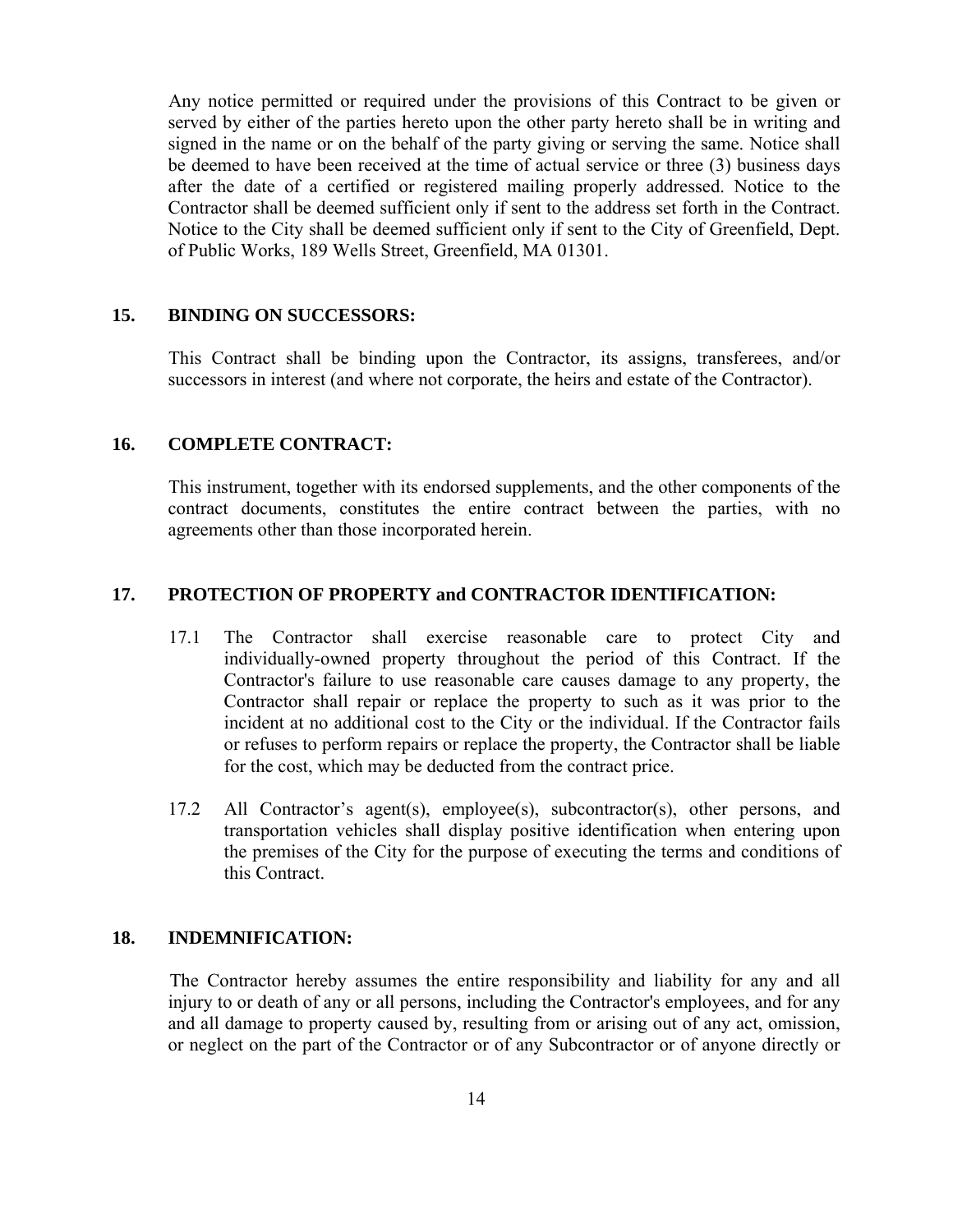indirectly employed by any of them, or of anyone for whose acts any of them may be liable in connection with operations under the Contract.

- 18.1 The Contractor further agrees to indemnify and hold harmless the City, including its agents, employees and representatives, from and against all claims, damages, losses and expenses, including attorney's fees arising out of or resulting from the quality or delivery of the goods, provided that any such claim damage, loss or expense (a) is attributable to bodily injury, sickness, disease or death, or to injury to or destruction of tangible property including the loss of use resulting therefrom and (b) is caused in whole or in part by any intentional, reckless or negligent act or omission of the Contractor, any Subcontractor, anyone directly or indirectly employed by any of them or anyone for whose acts any of them may be liable, regardless of whether or not it is caused in part by a party indemnified hereunder.
- 18.2 The Contractor shall be responsible for all damage or injury to property of any character in connection with the quality and delivery of the goods if caused by any act, omission, neglect, or misconduct of the Contractor.
- 18.3 In any and all claims against the City or any of their agents or employees by any employee of the Contractor, any Subcontractor, anyone directly or indirectly employed by any of them or anyone for whose acts any of them may be liable, the indemnification obligation under this paragraph shall not be limited in any way by any limitation on the amount or type of damages, compensation or benefits payable by or for the Contractor or any Subcontractor under Workmen's Compensation Acts, disability benefit acts or other employee benefit acts.
- 18.4 The intent of the specifications regarding insurance is to specify minimum coverage and minimum limits of liability acceptable under the Contract. However, it shall be the Contractor's responsibility to purchase and maintain insurance of such character and in such amounts as will adequately protect it and the City from and against all claims, damages, losses and expenses resulting from exposure to any casualty liability in the performance of the Work.

#### **19. CONTRACTOR'S INSURANCE**

19.1 **Insurance Certificates.** The Contractor will not be permitted to start any work until it has submitted certificates covering all insurance called for, and has obtained approval in writing of such certificates from the City.

Before starting, and until completion of the guarantee period, the Contractor shall procure, deposit, and maintain with the City, insurance satisfactory to the City as follows:

A. Workmen's Compensation and Employer's Liability Insurance as required by the Workmen's Compensation Laws of the Commonwealth of Massachusetts.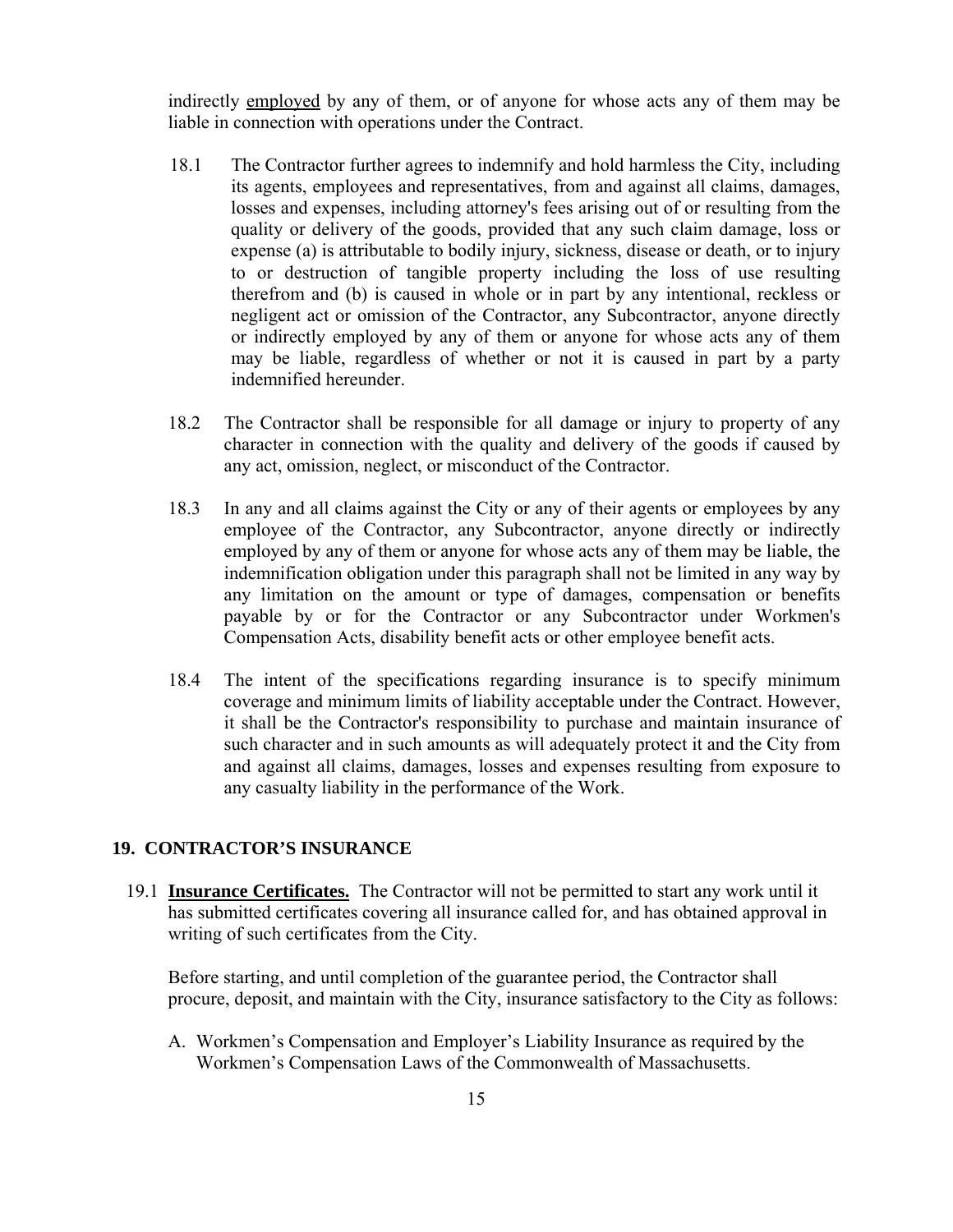B. Comprehensive Commercial Liability Insurance covering Bodily Injury and Property Damage (Broad Form) as follows:

Limits of Liability\*  $$1,000,000$  each occurrence \$2,000,000 aggregate

\* or \$1,000,000 single limit combined Bodily Injury and Property Damage.

The Comprehensive Commercial Liability Policy shall provide insurance for the Contractor for Bodily Injury and Property Damage to third persons arising out of:

- 1. Work performed by the Contractor with its own employees, called "premises operations."
- 2. Work performed by subcontractors, called "sublet work" or Independent Contractors (this is referred to as Contractor's Protective Liability).
- 3. The Contractor's liability assumed under this contract, called "Hold Harmless" clauses or indemnity agreement. (This is referred to as Contractual Liability Insurance).
- 4. Products liability coverage covering the completed building or installation or products furnished. (This is called Products Liability Insurance for the manufacturer and Complete Operations Liability Insurance for the Contractor).
- 5. If any work is to be performed below the surface of the ground, the coverage shall be extended to include protection against property damage caused by explosion (including blasting), collapse of structures and damage to underground pipes and utilities. (This is known as "XCU" coverage).
- C. Comprehensive Automobile Liability Insurance covering Bodily Injury and Property Damage, as follows:

Limits of Liability

| <b>Bodily Injury</b>   | $$500,000$ each person<br>$$1,000,000$ each accident |  |  |
|------------------------|------------------------------------------------------|--|--|
| <b>Property Damage</b> | $$1,000,000$ each accident                           |  |  |

\* or \$500,000 single limit combined Bodily Injury and Property Damage.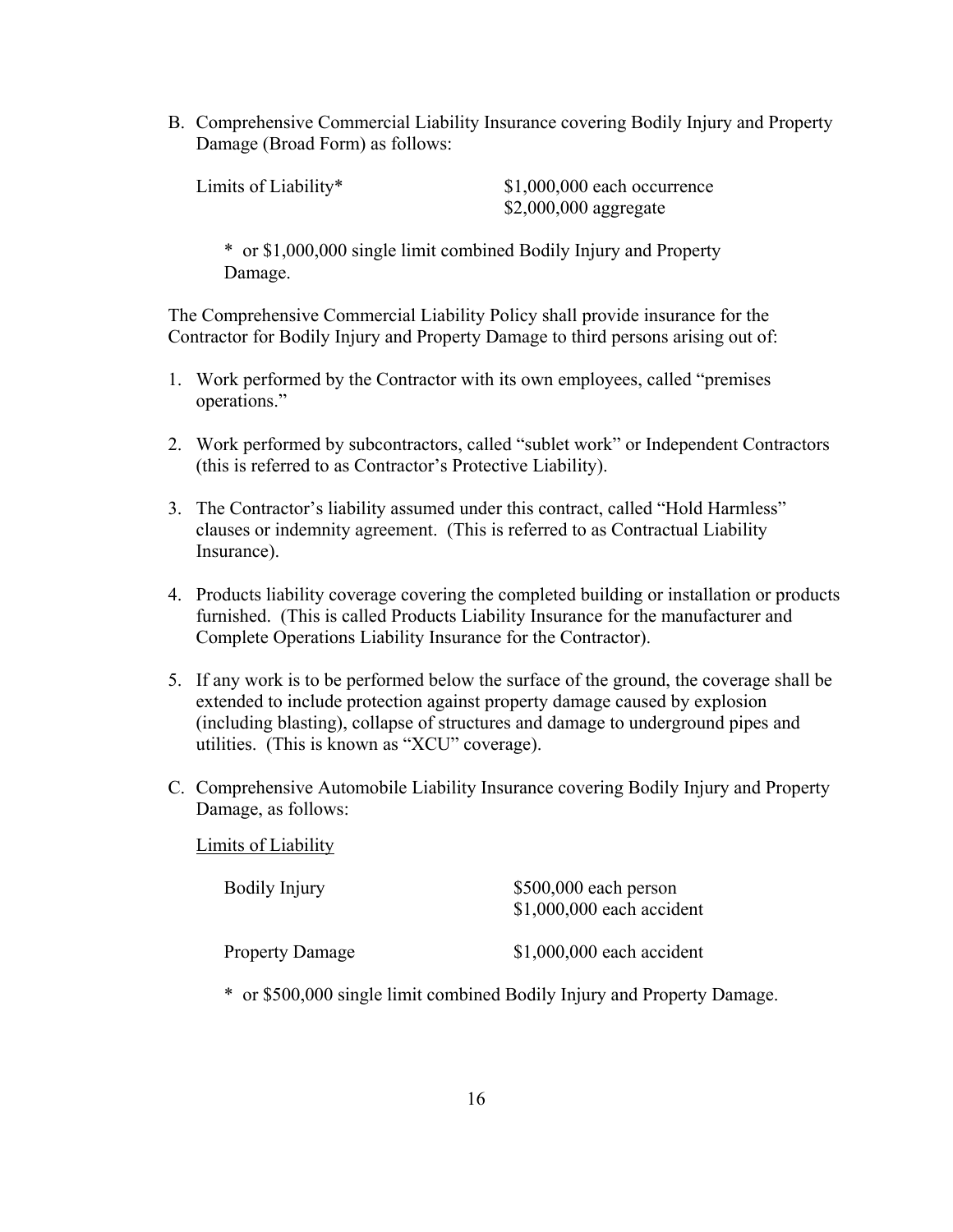This insurance is to apply with respect to all owned or hired vehicles of the Contractor and non-ownership protection for all employees of the Contractor engaged in the performance of this Contract.

D. All policies shall be so written that the City will be notified of cancellation or restrictive amendment at least 30 days prior to the effective date of such cancellation or amendment. Certificates from the insurance carrier stating the limits of liability and expiration date shall be filed in triplicate with the City before operations are begun. Such certificates not only shall name the types of policy provided, but also shall refer specifically to this Contract\* and article and the above paragraphs in accordance with which insurance is being furnished and shall state that such insurance is as required by such paragraphs of this Contract and shall be sufficiently comprehensive as to permit the owner to determine that the required insurance coverage has been provided without the necessity of examining the individual insurance policies.

If the initial insurance expires prior to completion of the Work, renewal certificates shall be furnished by the date of expiration.

- \* If blanket coverage is furnished, this particular Contract need not be referred to.
- E. The Contractor shall require each of its sub-contractors to procure and maintain until the completion of that sub-contractor's work, insurance of the types and to the limits specified in paragraphs A to C, inclusive, above. It shall be the responsibility of the Contractor to insure that all of its sub-contractors comply with all of the insurance requirements contained herein relating to such sub-contractors.

No insurances required or furnished hereunder shall, in any way, relieve the Contractor of, or diminish any of his/her responsibilities, obligations and liabilities under the **Contract** 

## **SECTION C: TECHNICIAL SPECIFICATIONS**

## SEC**TION C.1 SODIUM HYPOCHLORITE 13 – 15 %**

## **1) Description of product required:**

- To be used to disinfect potable water and wastewater.
- Shall meet most current AWWA standards
- $\triangle$  Product shall be clear to yellow in color with no visual evidence of particulates in the product.
- $\cdot \cdot$  Product shall be delivered between 0.1 and 0.5 weight percent excess sodium hydroxide.
- $\div$  Product shall have a pH between 11 and 13.
- $\div$  13 15% sodium hypochlorite delivered and pumped into town's storage tanks.
- Vendor is required to provide a certificate of analysis with each delivery.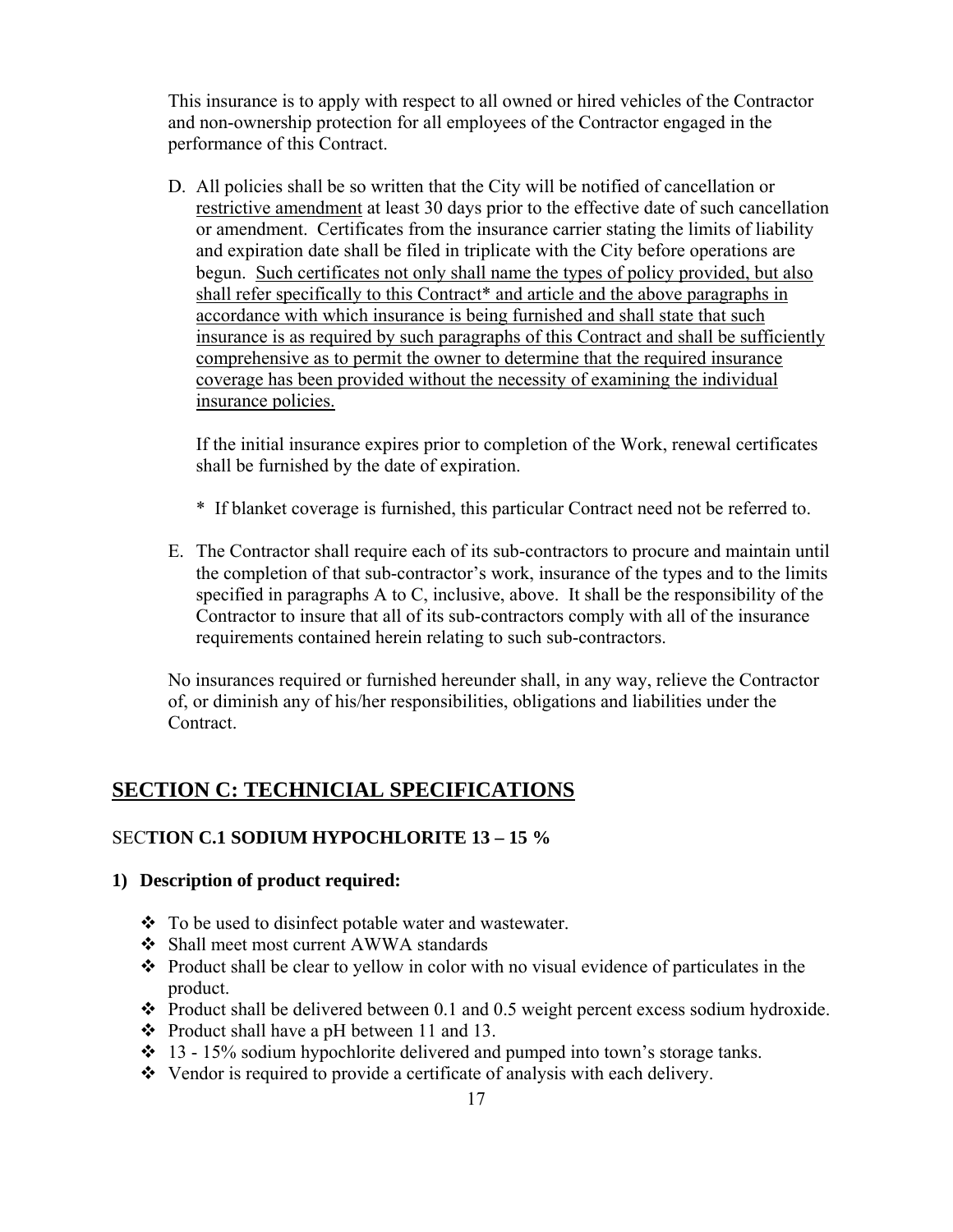## **2) Usage:**

- $\div$  City's anticipated usage is 15,000 to 25,000 gallons per year. Ninety five percent of usage shall be between April and October.
- $\div$  City will order full bulk loads, 4 6 loads per year, with ninety five percent of the usage from between April and October. Maximum order shall not exceed 5000 gallons. City will order full tankers whose size is between the min and max parameters (4000 to 5000) gallons).

## **3) Delivery:**

- $\div$  City storage facilities (2) 3400 gal tanks and (2) 1200 gals tanks.
- Delivery shall be made in a dedicated tanker solely used for the delivery of sodium hypochlorite.
- Delivery shall be scheduled and made on weekdays between the hours of 7:00am and 1:00pm. No deliveries will be accepted after 1:00pm.
- $\div$  The delivery location is: Water Pollution Control Plant 384 Deerfield St. (Rt. 5/10) Greenfield, MA 01301

## **4) Information to be furnished with proposal:**

- $\cdot$  It is required that all suppliers furnish a statement as to their plant and delivery equipment listing stationary bulk tank capacity and where located together with a list of carriers available for servicing the Contract, tank capacity of each and where located.
- $\triangleleft$  Vendor is required to furnish the name and address of its supplier.
- Vendor is required to provide a Material Safety Data Sheet with the quotation.
- Vendor is required to provide the trade name of the product and its place of manufacture.
- Vendor is required to provide a certificate of analysis of product proposed to be supplied.

## **5) Sampling & testing:**

• Samples of the delivered product may be taken by City during delivery. Should the results of testing on these samples indicate that the chemical does not comply with the above specifications the material will not be accepted by the City. Material not meeting specifications shall be removed and replaced with suitable material at no cost to the City.

- $\cdot \cdot$  The quoted price per pound shall be inclusive of all charges such as, but not limited to, those listed below.
	- a. All trucking and delivery fees, including fuel surcharges
	- b. All off loading charges
	- c. All DOT, hazardous material permitting fees, etc.
- $\cdot \cdot$  The quoted price shall remain in effect from date of bid award to June 30, 2022.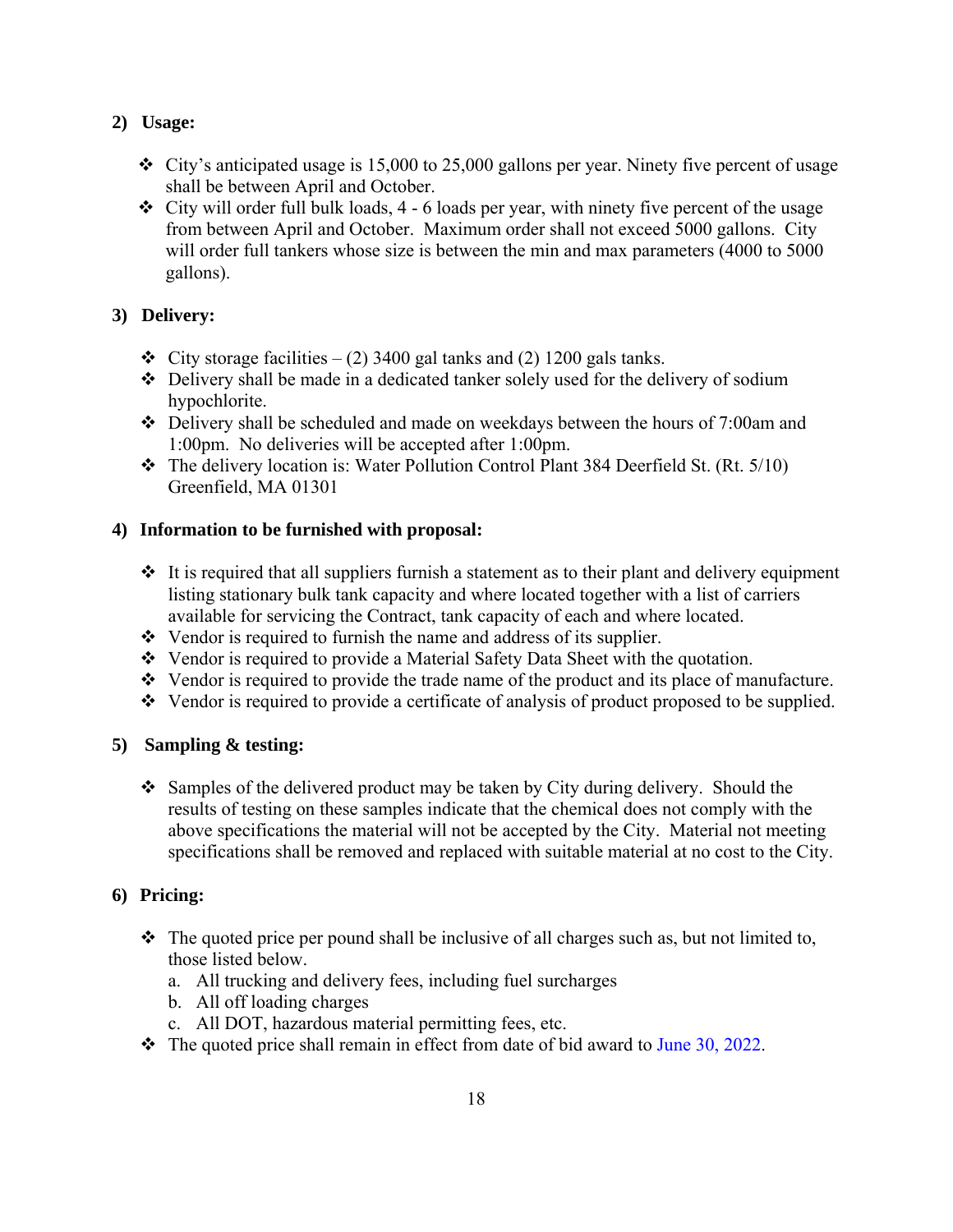## **SECION C.2 SODIUM BISULFITE 38 – 40%**

## **1) Description of product required:**

- To be used in treated wastewater to destroy chlorine residual.
- $\div$  38 40% sodium bisulfite delivered and pumped into City's storage tanks.
- $\cdot \cdot$  For each delivery the supplier shall furnish a certificate of analysis which indicates the concentration (in percent) of the sodium bisulfite solution being provided.

## **2) Usage:**

- City's anticipated usage is 800 to 1,000 gallons per season (March to October).
- Minimum order to be placed by City shall be 800 gallons; maximum order shall not exceed 1,000 gallons.

## **3) Delivery:**

- $\div$  City storage facilities (2) 2,300 gal tanks.
- Delivery shall be made in a dedicated tanker solely used for the delivery of sodium bisulfite.
- Delivery shall be scheduled and made on weekdays between the hours of 7:00am and 1:00pm. No deliveries will be accepted after 1:00pm.
- \* The delivery location is: Water Pollution Control Plant 384 Deerfield St. (Rt. 5/10) Greenfield, MA

## **4) Information to be furnished with proposal:**

- $\cdot$  It is required that all suppliers furnish a statement as to their plant and delivery equipment listing stationary bulk tank capacity and where located together with a list of carriers available for servicing the Contract, tank capacity of each and where located.
- $\triangleleft$  Vendor is required to furnish the name and address of its supplier.
- Vendor is required to provide a Material Safety Data Sheet with the quotation.
- Vendor is required to provide a certificate of analysis.

## **5) Sampling & testing:**

 Samples of the delivered product may be taken by City during delivery. Should the results of testing on these samples indicate that the chemical does not comply with the above specifications the material will not be accepted by the City. Material not meeting specifications shall be removed and replaced with suitable material at no cost to the City.

- $\hat{\mathbf{v}}$  The quoted price per pound shall be inclusive of all charges such as, but not limited to, those listed below.
	- a. All trucking and delivery fees, including fuel surcharges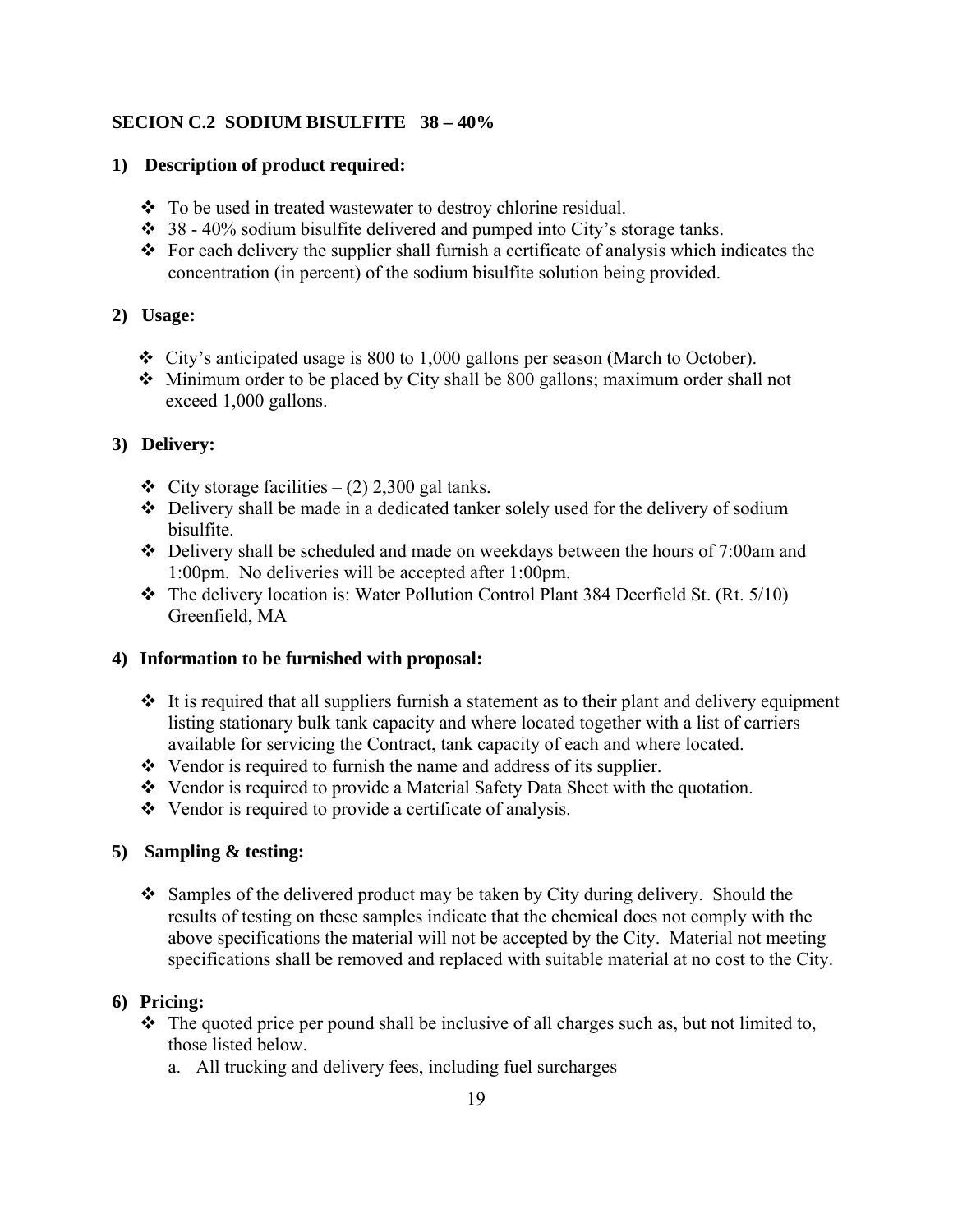- b. All off loading charges
- c. All DOT, hazardous material permitting fees, etc.
- $\div$  The quoted price shall remain in effect from date of bid award to June 30, 2022.

## **SECTION C.3 GASEOUS CHLORINE – 150 LB CYLINDERS**

## **1) Description of product required:**

- $\triangleleft$  Gaseous chlorine to be used to disinfect municipal potable (drinking) water.
- $\div$  Product shall be 100% liquid.
- Chlorine shall be at least 99.5 percent pure by volume.
- $\div$  150 lb cylinders to be delivered and off loaded into City building.
- $\triangleleft$  Lead washers or equivalent to seal the tanks when put in service shall be supplied with each 150 lb cylinder.
- Product shall meet current AWWA standards.

## **2) Usage:**

- $\div$  City's anticipated usage is 25 to 30 cylinders (150 lb each) per year.
- $\triangleleft$  Minimum order to be placed by City shall be 6 cylinders; maximum order shall not exceed 11 cylinders.

## **3) Delivery:**

- $\div$  Delivery shall be scheduled and made on weekdays between the hours of 7:00am and 1:00pm. No deliveries will be accepted after 1:00pm.
- $\triangle$  Delivery truck must be equipped with an hydraulic lift gate.
- The delivery location is: Oak Hill Filter Plant, Oak Hill Road Leyden, MA. Delivery site is unmanned. When driver is near Greenfield he/she is to call 413-772-1539. An escort will meet him/her and bring him/her to the site.

## **4) Information to be furnished with proposal:**

- $\triangleleft$  Vendor is required to furnish the name and address of its supplier.
- Vendor is required to provide a Material Safety Data Sheet with the quotation.

- $\cdot \cdot$  The quoted price per cylinder shall be inclusive of all charges such as, but not limited to, those listed below.
	- a. All trucking and delivery fees, including fuel surcharges
	- b. All off loading charges
	- c. All DOT, hazardous material permitting fees, etc.
- $\cdot \cdot$  The quoted price shall remain in effect from date of award to June 30, 2022.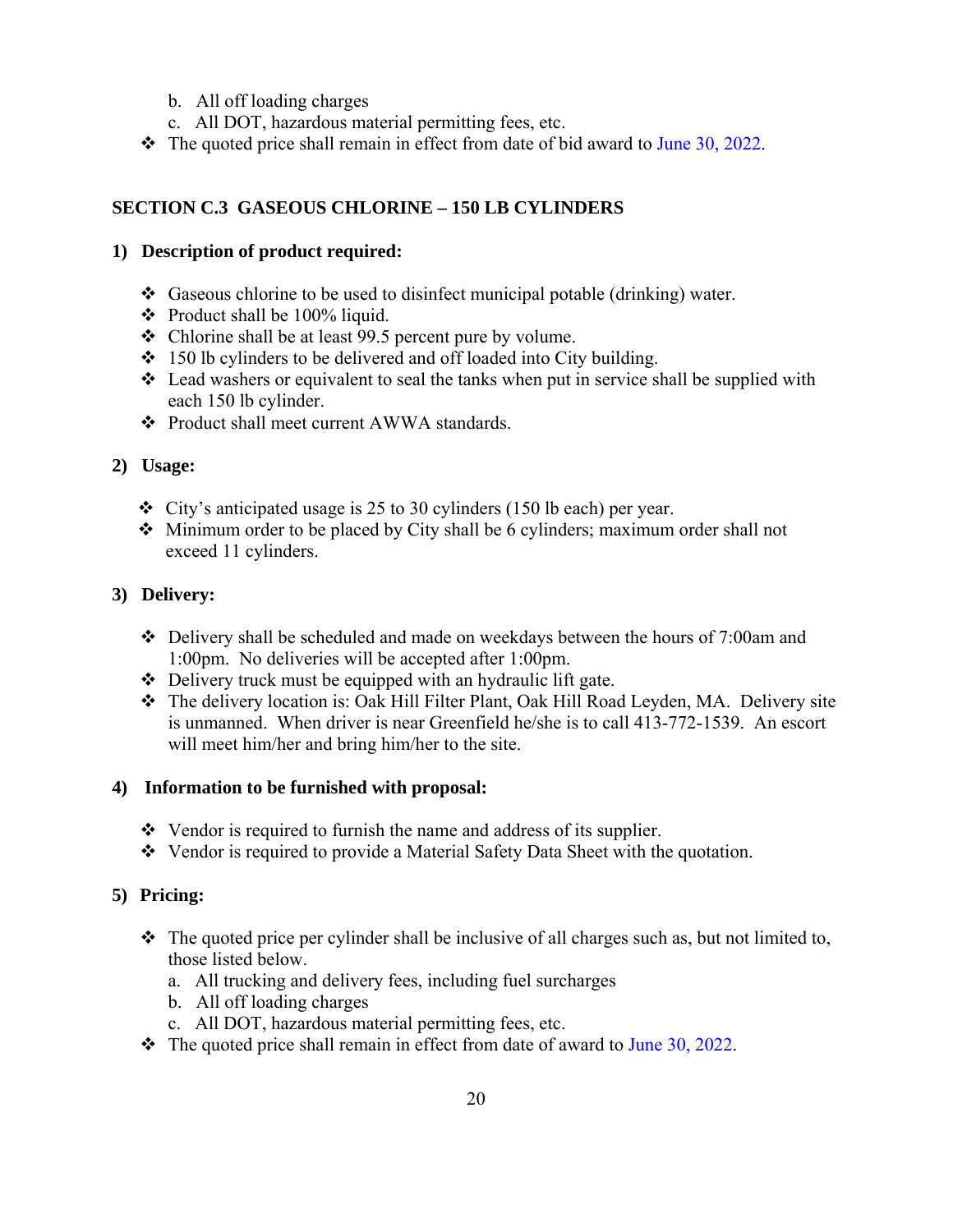#### **SECTION C.4 HIGH CALCIUM HYDRATED LIME**

*Note: Contamination of this product from manufacturing and/or transportation has been a serious problem in the past. All suppliers are to be aware that this product is added to public drinking water where contamination can lead to very serious public health and liability issues. Delivery must be made in a tanker dedicated solely to the transportation of high calcium hydrated lime.* 

#### **1) Description of product required:**

- $\bullet$  To be used to elevate pH of municipal potable (drinking) water.
- $\div$  High calcium hydrated lime shall be in accordance with AWWA B202-83. The lime shipment shall be accompanied by an affidavit of compliance in accordance with Section 1.3 of the AWWA specifications. In addition, the net weight of the lime delivery shall be listed. Section 1.4.2 of the AWWA specifications shall not be applicable. Lime shall have a minimum of 68% available calcium oxide (CaO) content. Product not providing this minimum calcium oxide content shall be removed from the City's silo by the supplier and no payment will be made by the City.

## **2) Usage:**

- $\div$  City's anticipated usage 25 35 tons per year.
- $\div$  City will order full truck loads. (22- 24 tons), typically 1-2 loads per year.

## **3) Delivery:**

- $\div$  City storage facility 24 ton silo
- Product to be transported to the site in a truck **used solely for the purpose of transportation of high calcium lime** and pneumatically conveyed into the storage silo.
- $\cdot$  With each delivery the supplier is to furnish a written statement that the lime was delivered in a truck solely dedicated to the transport of hydrated lime.
- Delivery shall be scheduled and made on weekdays between the hours of 7:00am and noon. No deliveries will be accepted after 12:00 noon. The delivery location is: Millbrook Wellfield, Log Plain Rd., Greenfield MA. Delivery site is unmanned. When driver is near Greenfield he/she is to call 413-772-1539. An escort will meet him/her and bring him/her to the site.

#### **4) Information to be furnished with proposal:**

- $\triangleleft$  Vendor is required to furnish the name and address of its supplier.
- Vendor is required to provide a Material Safety Data Sheet with the quotation.
- Vendor is required to provide a certificate of analysis.
- **5) Sampling & testing:**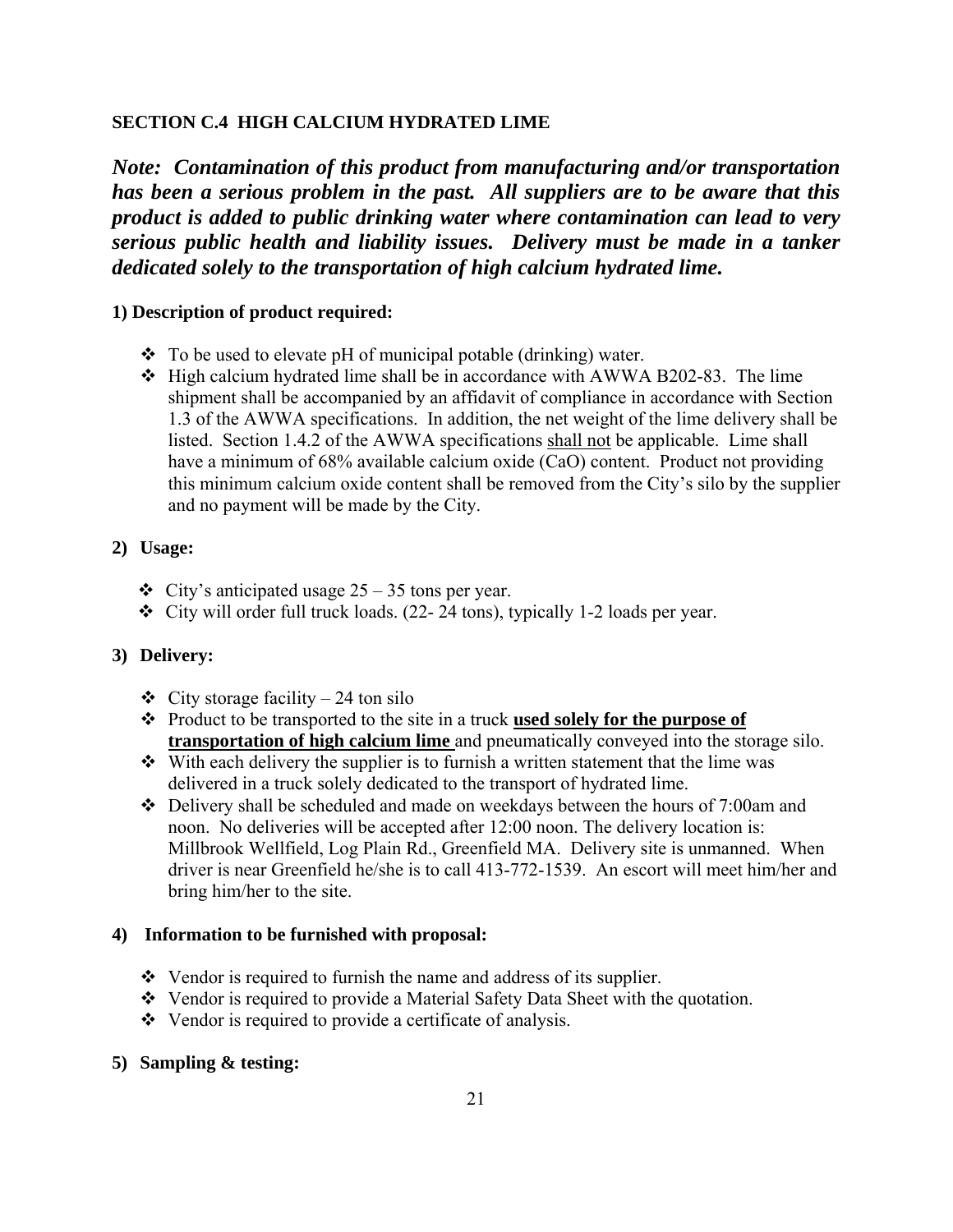$\div$  Samples of the delivered product may be taken by City during delivery. Should the results of testing on these samples indicate that the chemical does not comply with the above specifications and/or is contaminated with foreign material the material will not be accepted by the City. Material not meeting specifications shall be immediately removed from the silo and replaced with suitable material at no cost to the City.

## **6) Pricing:**

- $\triangle$  The quoted price per ton shall be inclusive of all charges such as, but not limited to, those listed below.
	- a. All trucking and delivery fees, including fuel surcharges
	- b. All off loading charges
	- c. All DOT, hazardous material permitting fees, etc.
- $\cdot \cdot$  The quoted price shall remain in effect from date of award to June 30, 2022.

## **SECTION C.5: ZINC-ORTHOPHOSPHATE**

## **1) Description:**

- $\triangleleft$  Liquid product which will provide for dissociation of zinc and phosphate ions for use as a metallic system corrosion inhibitor in potable (drinking) water distribution and plumbing systems.
- Specifications are as follows:
	- 1. The material shall be manufactured using zinc sulfate as the zinc source.
	- 2. The product quote price will be determined on the basis of percentage active ingredient, zinc orthophosphate as Zn3(PO4)2. This breakdown shall be provided in all quotations.
	- 3. The material shall have no chlorine demand.
	- 4. The materials or any solutions prepared using it shall be water white and shall possess no odor. The material or any solutions prepared using it shall not freeze above 35oF and the freeze thaw recovery shall be complete at 60oF.
	- 5. The zinc orthophosphate corrosion inhibitor supplied shall contain no soluble mineral or organic substances in quantities capable of producing deleterious or injurious effect upon the health of those consuming water which has been treated in accordance with the manufacturer's instructions for this material.
	- 6. The product shall be ANSI/National Sanitation Foundation Standard certified and approved for use in public water supplies by the US EPA.
	- 7. Product shall be in compliance with current AWWA standards for drinking water.
	- 8. Product is to be packaged only in new, previously unused drums. Bungs on drums are to be sealed with a tamper resistant seal.

## **2) Usage:**

 $\div$  City's anticipated usage is 15 – 25 drums (55 gallons each) per year.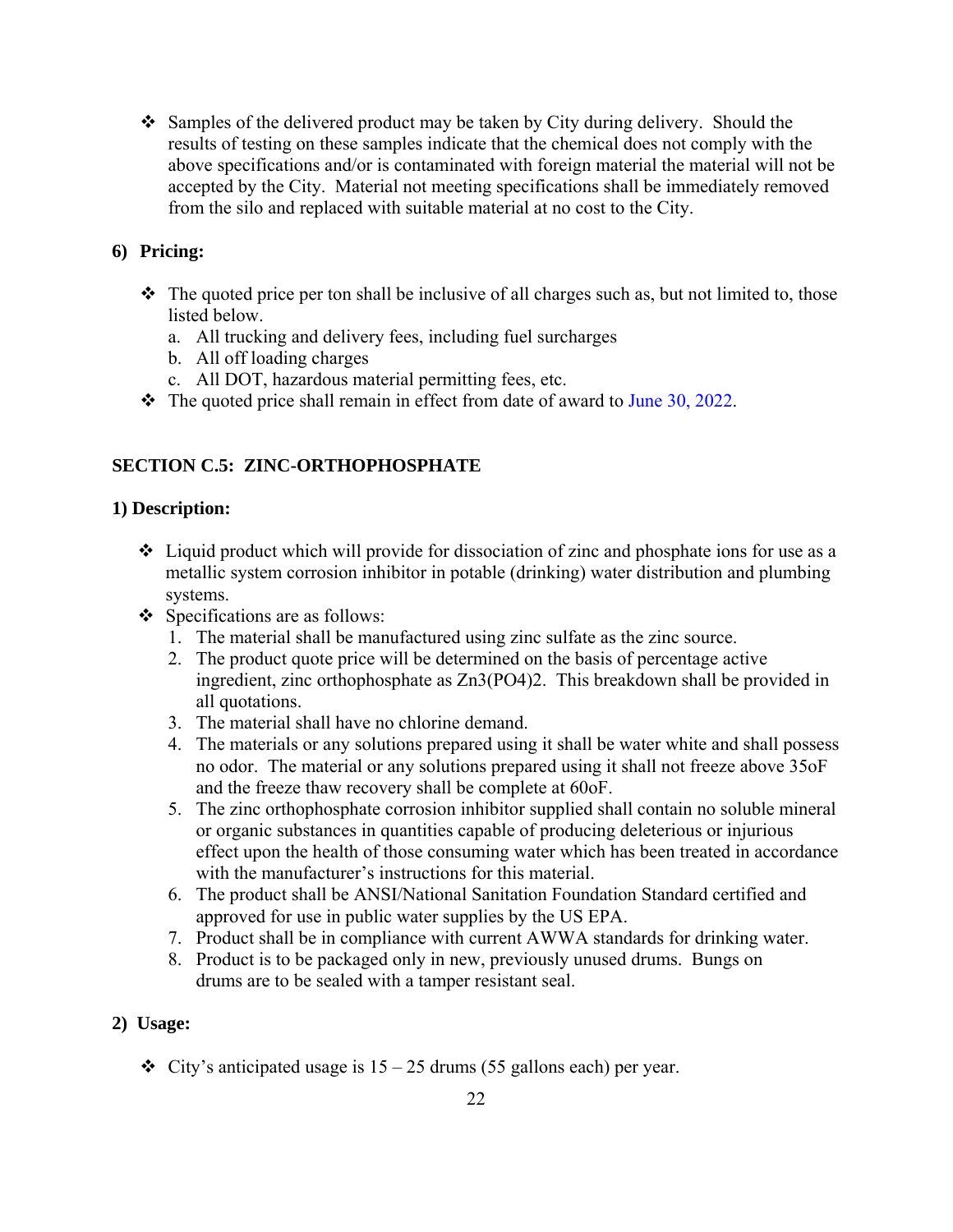## **3) Delivery:**

- Delivery shall be scheduled and made on weekdays between the hours of 7:00am and 1:00pm. No deliveries will be accepted after 1:00pm.
- $\div$  The City will order 6-8 drums at a time.
- The delivery location is: Millbrook Wellfield, Log Plain Rd., Greenfield MA. Delivery site is unmanned. When driver is near Greenfield he/she is to call 413-772-1539. An escort will meet him/her and bring him/her to the site.

## **4) Information to be furnished with proposal:**

- $\triangleleft$  Vendor is required to furnish the name and address of its supplier.
- $\cdot$  Information to be supplied with the quotation shall include the following:
	- Listing of physical and chemical properties of the product.
	- Material Safety Data Sheet
	- Laboratory Certification of Zn3(PO4)2 content expressed in lbs/gallons.

## **5) Sampling & testing:**

 $\div$  Samples of the delivered product may be taken by City during delivery. Should the results of testing on these samples indicate that the chemical does not comply with the above specifications and/or is contaminated with foreign material the material will not be accepted by the City. Material not meeting specifications shall be immediately removed from the silo and replaced with suitable material at no cost to the City.

- $\hat{\mathbf{v}}$  The quoted price per gallon shall be inclusive of all charges such as, but not limited to, those listed below.
	- d. All trucking and delivery fees, including fuel surcharges
	- e. All off loading charges
	- f. All DOT, hazardous material permitting fees, etc.
- $\cdot \cdot$  The quoted price shall remain in effect from date of award to June 30, 2022.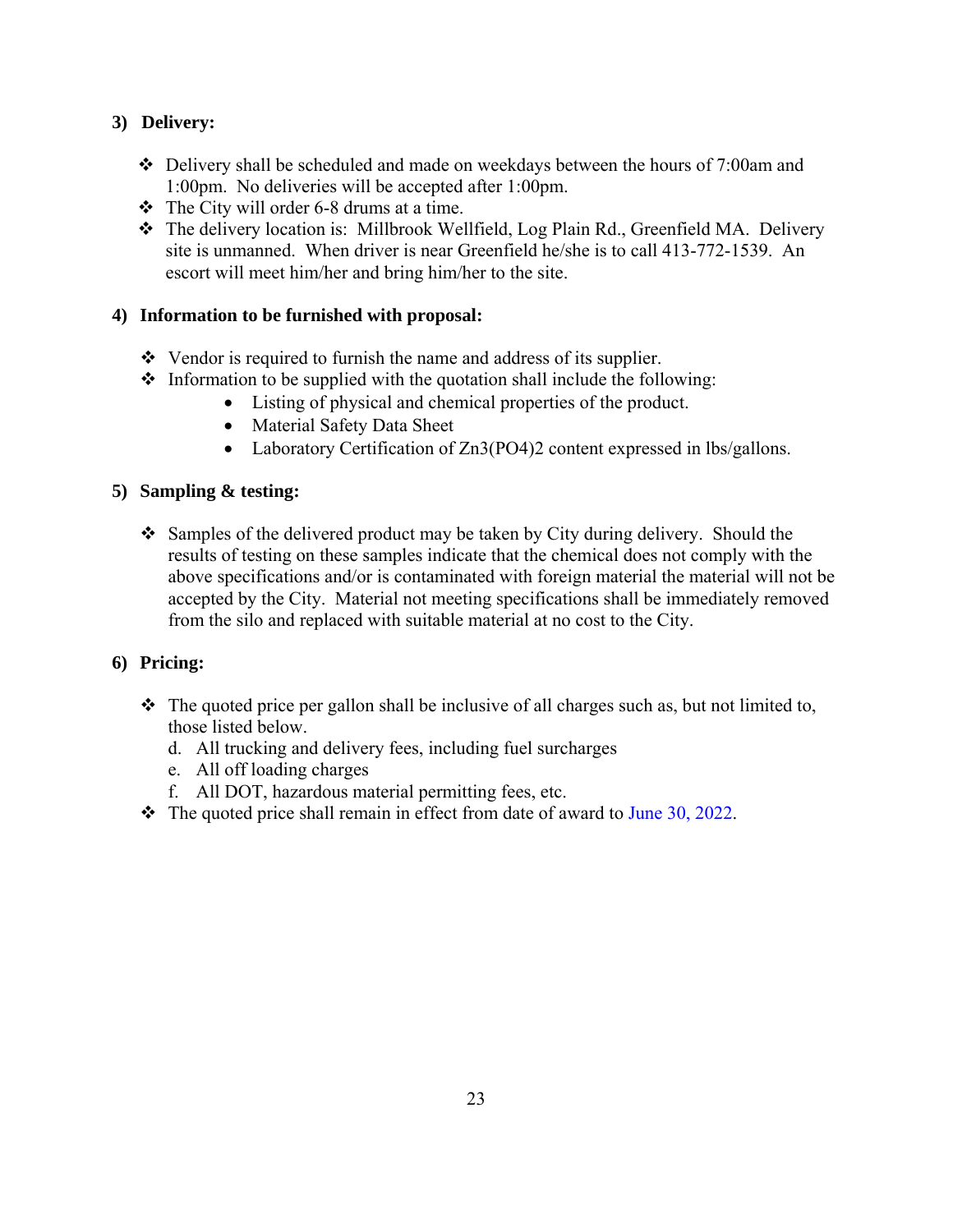## **SECTION D: Check list for all bidders**

## **1. \_\_\_\_\_\_\_ Envelope properly marked**

Put your company's name and address on the outside of your bid/proposal envelope. Envelope should be plainly marked *"Proposal for Contract DPW 21-16, Water and Wastewater Treatment Chemicals"* 

## **2. \_\_\_\_\_\_\_ Proper units**

Be sure to bid item is expressed in the units called for. BIDDERS CAN NOT CHANGE UNITS. In previous years the unit prices for sodium hypochlorite and sodium bisulfite were in cost/gal. **Bidders are to note that on this proposal the units for these two products are cost/pound.**

### **3. \_\_\_\_\_\_\_ Attachments included**

In the Technical Specifications for each product, Item #4, "Information to be furnished with proposal," contains a listing of information required to be submitted for each chemical with the bid form. Be certain all required information is included.

## **4. \_\_\_\_\_\_\_ Signatures and seal**

Be certain all required information is provided and signatures are executed including the Certificate of Non-collusion and Tax Compliance Certification. The Notarized Statement is to be completed and be sealed by a notary public. Unsealed proposals will be rejected.

#### **5. \_\_\_\_\_\_\_ Submission is in duplicate**

Be sure to submit your bid/proposal using the form contained herein in DUPLICATE. Only Section E; bid form pages 1-5 and required product information need to be submitted in duplicate. Make sure bid/proposal prices are identical on both copies. The duplicate can be a copy of the original.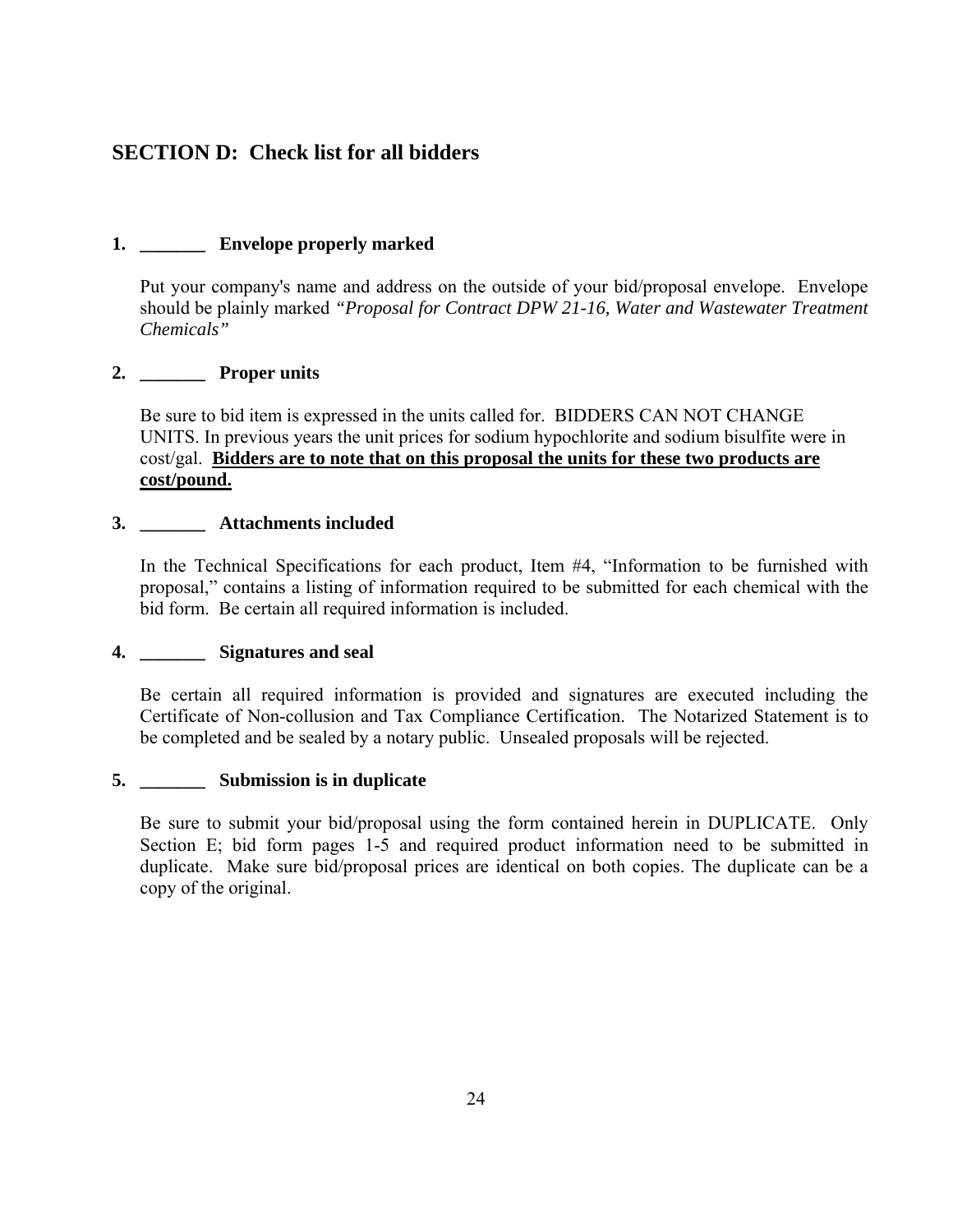## **SECTION E: BID FORM (PAGE 1 OF 5)**

| PROPOSAL OF                                               |
|-----------------------------------------------------------|
| Company Name:                                             |
| Address:                                                  |
| Telephone:                                                |
| Contact person:                                           |
|                                                           |
| The Bidder acknowledges receipt of the following Addenda: |

No. The dated  $\sim$  dated  $\sim$ 

To the City of Greenfield, Massachusetts acting through its Department of Public Works, duly authorized therefore, who act solely for said City and without personal liability to themselves:

The undersigned , as bidder, declares that the only persons or parties interested in this bid as principals are those named herein; that the bidder has carefully examined the proposed form of Proposal and the specifications (and amendments thereto); and he/she bids and agrees, if this bid is accepted, that the bidder will furnish the goods specified in the Proposal, in the manner and time therein prescribed and according to the requirements of the City as herein set forth.

The bidder agrees that the City will have seven (7) working days from date of bid opening to accept and order, except as described in the specifications the unit(s) at the price, therein. The bidder also understands that the owner reserves the right to accept or reject any or all bids and to waive any informalities in the proposals if it is in the City's interest to do so. The Notice of Bid, Instructions to Bidder, Contract Clauses, Specifications and BID Form attached thereto, shall become a contract upon the receipt by the bidder of written acceptance of this bid by the City. The bidder will take in full payment, therefore, the following price, to wit: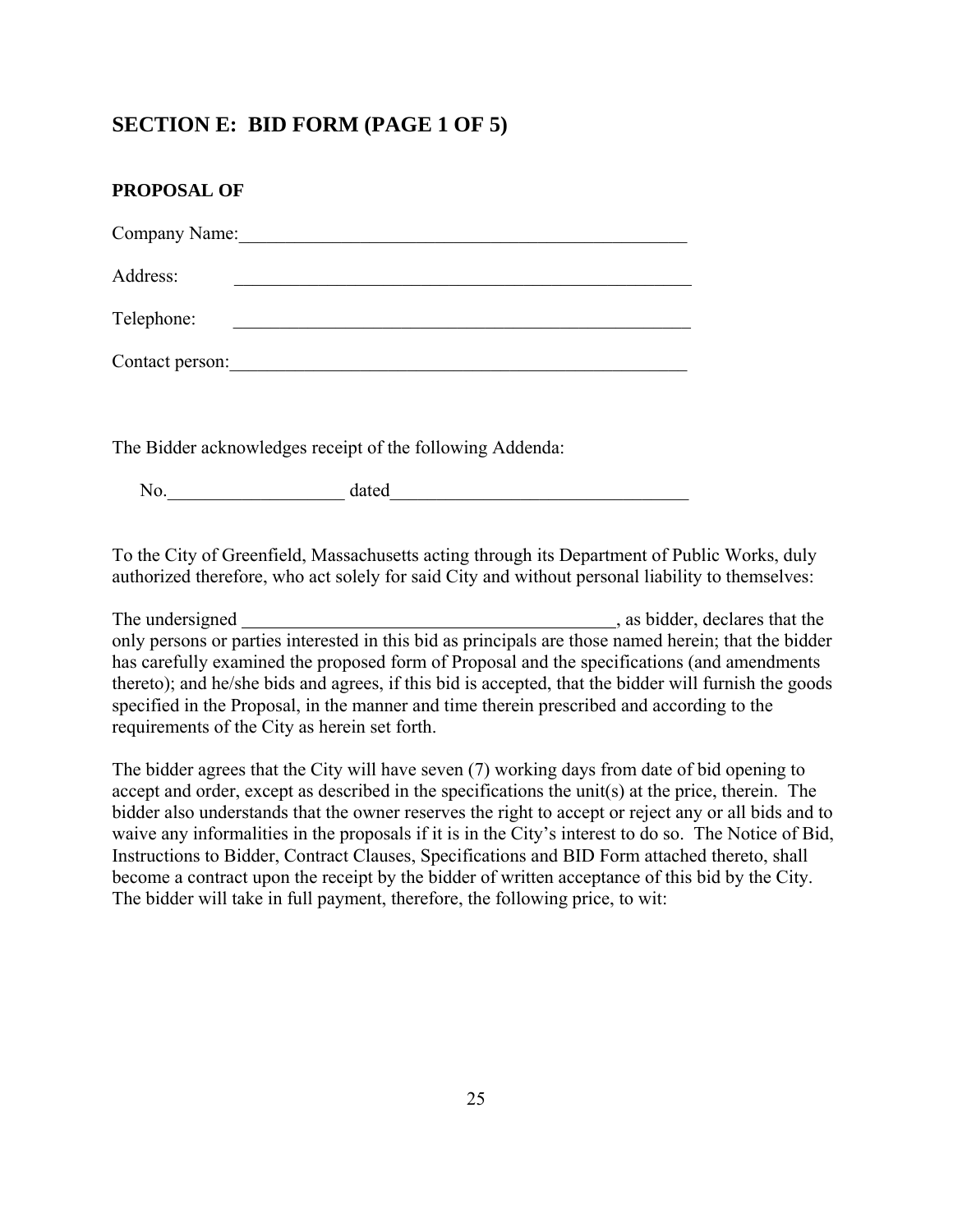# **BID FORM (PAGE 2 OF 5)**

| <b>Item</b><br>No. | <b>Estimated</b><br><b>Quantity</b>                                                                                         | <b>Description</b> | <b>Unit Cost</b>                                                                                                   |
|--------------------|-----------------------------------------------------------------------------------------------------------------------------|--------------------|--------------------------------------------------------------------------------------------------------------------|
| 1.                 | <b>Sodium Hypochlorite</b>                                                                                                  |                    |                                                                                                                    |
|                    |                                                                                                                             |                    | 125,100 to 208,500 lbs Sodium Hypochlorite \$________/wet lb*                                                      |
|                    | (approx 15,000 to 25,000 gals)                                                                                              |                    | $\oint x$ . xxxx to 4 decimal places                                                                               |
|                    | $\mathcal{S}$                                                                                                               |                    | $\frac{1}{2}$ dollars per wet lb*                                                                                  |
|                    | * Bidders are to note this item must be bid on a <b>COSt per wet pound basis</b> .                                          |                    |                                                                                                                    |
| <u>2.</u>          | <b>Sodium Bisulfite</b>                                                                                                     |                    |                                                                                                                    |
|                    | 8,880 to 11,100 lbs Sodium Bisulfite \$_______ wet lb*                                                                      |                    |                                                                                                                    |
|                    | (approx $800$ to 1,000 gals)                                                                                                |                    | <i><b>\$x.xxxx to 4 decimal places</b></i>                                                                         |
|                    |                                                                                                                             |                    |                                                                                                                    |
| <u>3.</u>          | $*$ Bidders are to note this item must be bid on a <b>COSt per wet pound basis</b> .<br>Gaseous Chlorine – 150 lb cylinders |                    |                                                                                                                    |
|                    |                                                                                                                             |                    | $25 - 30$ 150 lb cylinders Gaseous chlorine $\qquad \quad \textcircled{f}$ $\qquad \quad \textcircled{r}$ cylinder |
|                    |                                                                                                                             |                    | $\frac{1}{1}$ dollars/cylinder                                                                                     |
|                    |                                                                                                                             |                    |                                                                                                                    |
| 4.                 |                                                                                                                             |                    |                                                                                                                    |
|                    | <b>High Calcium Hydrated Lime</b><br>$25 - 35$ tons                                                                         |                    | High calcium hydrated lime \$________ ton                                                                          |
|                    | Φ                                                                                                                           |                    |                                                                                                                    |
|                    |                                                                                                                             |                    |                                                                                                                    |
| <u>5.</u>          | <u>Zinc-orthophosphate</u>                                                                                                  |                    |                                                                                                                    |
|                    | $15 - 25$                                                                                                                   |                    |                                                                                                                    |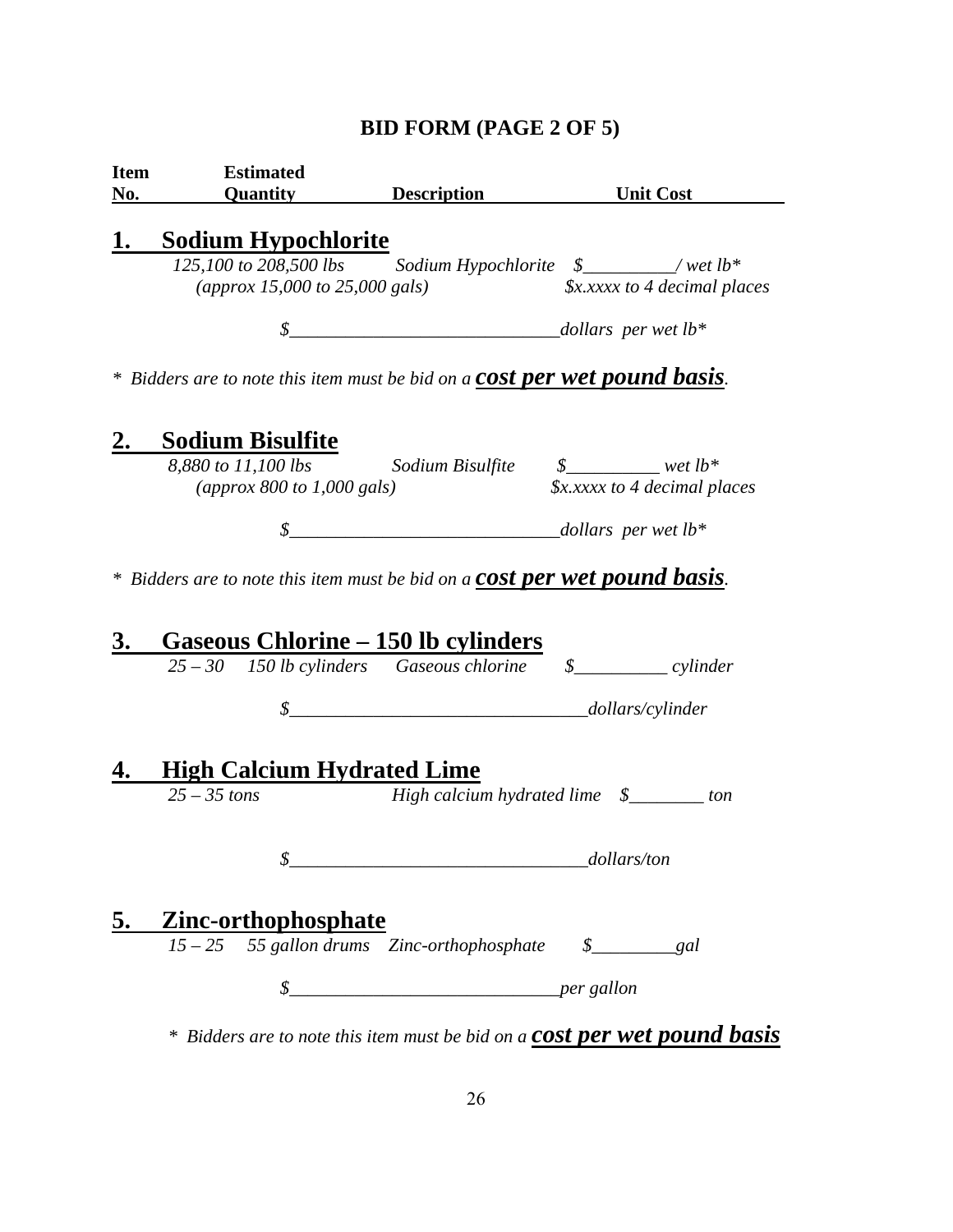# **BID FORM (PAGE 3 OF 5)**

# **SIGNATURES**

| (If an Individual)                                                                                                                                                                                                            |
|-------------------------------------------------------------------------------------------------------------------------------------------------------------------------------------------------------------------------------|
|                                                                                                                                                                                                                               |
| Signature of Bidder:<br>(Owner and Proprietor)                                                                                                                                                                                |
| Business Name D/B/A:                                                                                                                                                                                                          |
|                                                                                                                                                                                                                               |
| (If a co-partnership)                                                                                                                                                                                                         |
|                                                                                                                                                                                                                               |
| Firm Name: 1988. The Same School of the School of the School of the School of the School of the School of the School of the School of the School of the School of the School of the School of the School of the School of the |
| By:                                                                                                                                                                                                                           |
| Business Address: 1988 and 1988 and 1988 and 1988 and 1988 and 1988 and 1988 and 1988 and 1988 and 1988 and 19                                                                                                                |
| Names and Addresses of all Members of Firm:                                                                                                                                                                                   |
|                                                                                                                                                                                                                               |
|                                                                                                                                                                                                                               |
| (If a corporation)                                                                                                                                                                                                            |
|                                                                                                                                                                                                                               |
| Corporate Name: 2008                                                                                                                                                                                                          |
|                                                                                                                                                                                                                               |
| By: President or Authorized Agent*                                                                                                                                                                                            |

Statement of authorization, duly signed by proper authority, to be attached hereto.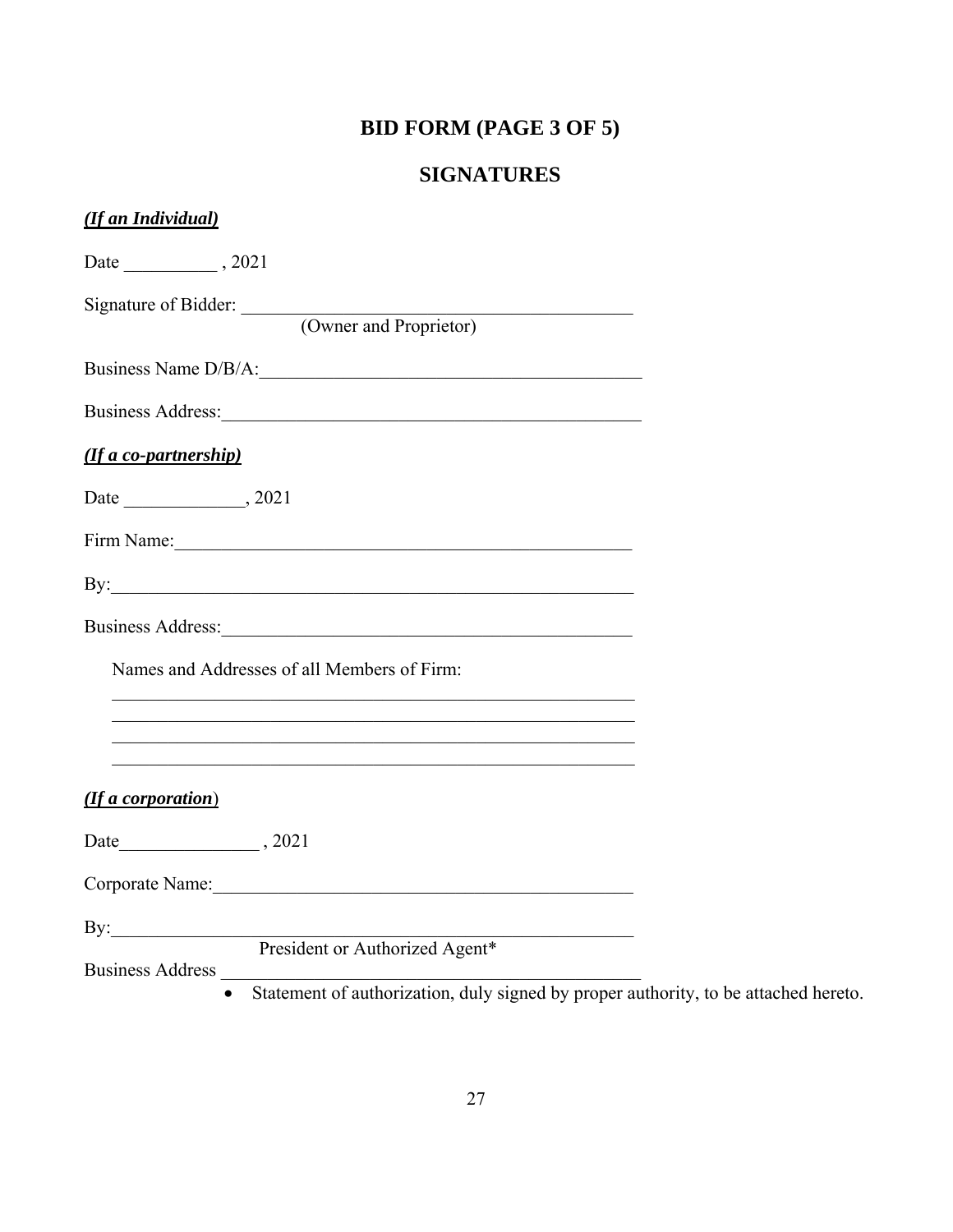## **BID FORM (PAGE 4 OF 5)**

## **CERTIFICATE OF NON-COLLUSION FORM**

The undersigned certifies under penalties of perjury that this bid has been made and submitted in good faith and without collusion or fraud with any other person. As used in this certification, the word "person" shall mean any natural person, business, partnership, corporation, union, committee, entity, or group of individuals.

(Name of person signing bid)

(Name of business)

## **TAX COMPLIANCE CERTIFICATION**

 Pursuant to M.G.L. Ch. 62C, Sec. 49A, I certify under the penalties of perjury that I, to my best knowledge and belief, I am in compliance with all laws of the Commonwealth relating to taxes, reporting of employees and contractors, and withholding and remitting child support.

(Name of person signing bid)

(Name of business)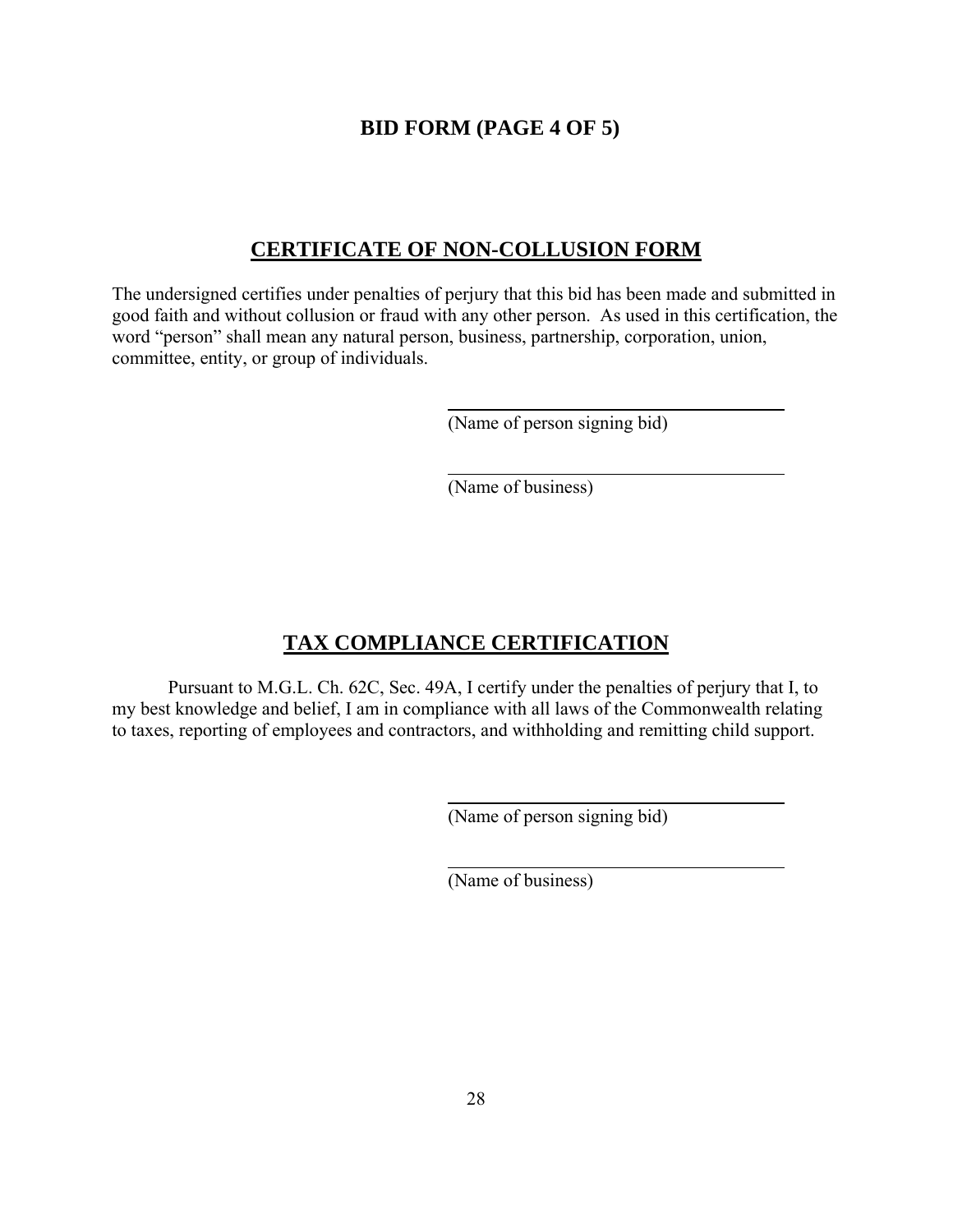# **BID FORM (PAGE 5 OF 5)**

# **NOTARIZED STATEMENT**

| I, (name)                                                                                                                                                                                                                                                                                  |           |  |
|--------------------------------------------------------------------------------------------------------------------------------------------------------------------------------------------------------------------------------------------------------------------------------------------|-----------|--|
| $\text{(title)}$                                                                                                                                                                                                                                                                           |           |  |
|                                                                                                                                                                                                                                                                                            |           |  |
|                                                                                                                                                                                                                                                                                            |           |  |
| do hereby certify that the information contained herein is true, accurate and correct, to the best of<br>my knowledge. It is agreed that any and all goods to be delivered hereunder will be in<br>conformity with the specifications set forth, including any and all amendments thereto. |           |  |
|                                                                                                                                                                                                                                                                                            |           |  |
|                                                                                                                                                                                                                                                                                            |           |  |
| Witness                                                                                                                                                                                                                                                                                    | Signature |  |
|                                                                                                                                                                                                                                                                                            |           |  |
|                                                                                                                                                                                                                                                                                            |           |  |
| and acknowledged the foregoing statement to be true, to the best of his/her knowledge, before<br>me.                                                                                                                                                                                       |           |  |

Notary Public

My commission expires: